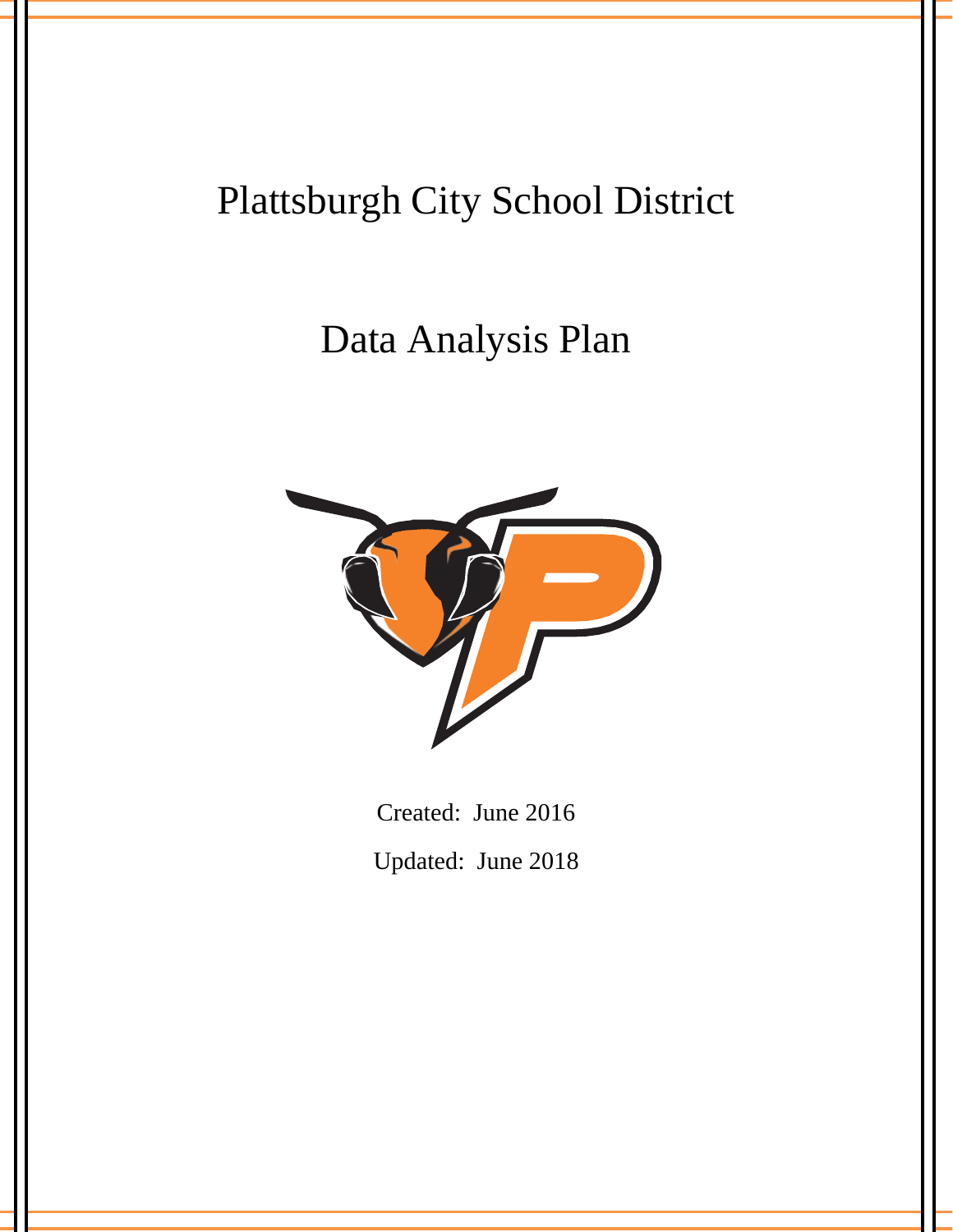#### **Purpose**

The purpose of the Data Analysis Plan is to ensure that the Plattsburgh City School District has common protocols and procedures for the use, analysis and response to data. The vision is for all buildings within the district to:

- Engage in quality professional learning to ensure delivery of effective instruction for students, and
- Collect student data from several sources to analyze, interpret, and use the data to identify trends in learning, adjust instruction, identify interventions and facilitate collegial conversations about student learning embedded in fact.

Included in this plan are the following components:

- Data driven philosophy statement
- Unification statement to guide our work
- Multiple data measures available within the district
- School data team composition, roles, and responsibilities
- Data Collection/Analysis/Prioritization Procedures
- Action Planning
- Accountability to DWEIC
- Ongoing professional development

The content of this plan follows the work of: Marzano, Waters, and McNulty (2005) Bambrick-Santoyo (2010) Boudett, City, Murnane (2014)

#### **Plattsburgh City School District Data Driven Philosophy Statement**

The Plattsburgh City School District is committed to using sound and meaningful data collection. This data will be used to analyze student performance in order to maximize student achievement by ensuring the best instructional practices, programs, and placements to support each individual student. Data will be used systematically over the course of each student's educational career to help the district make proactive instructional decisions for each of its students. The district maintains the importance of keeping the whole child at the forefront of data driven instruction and decision making. Data from multiple measures will serve to identify growth in both cohorts and individual students over intervals of time. These decisions, along with identified curriculum, will be the driving force behind instructional practice, student intervention and allocation of resources within the district.

#### **Unification Statement**

To guide our PreK-12 district on the journey of using data to drive decision making we need to have a unified understanding that promotes consistency. We need to remember that **what** data we look at may be different at different grades/buildings, but **how** we look at data needs to be consistent PreK-12.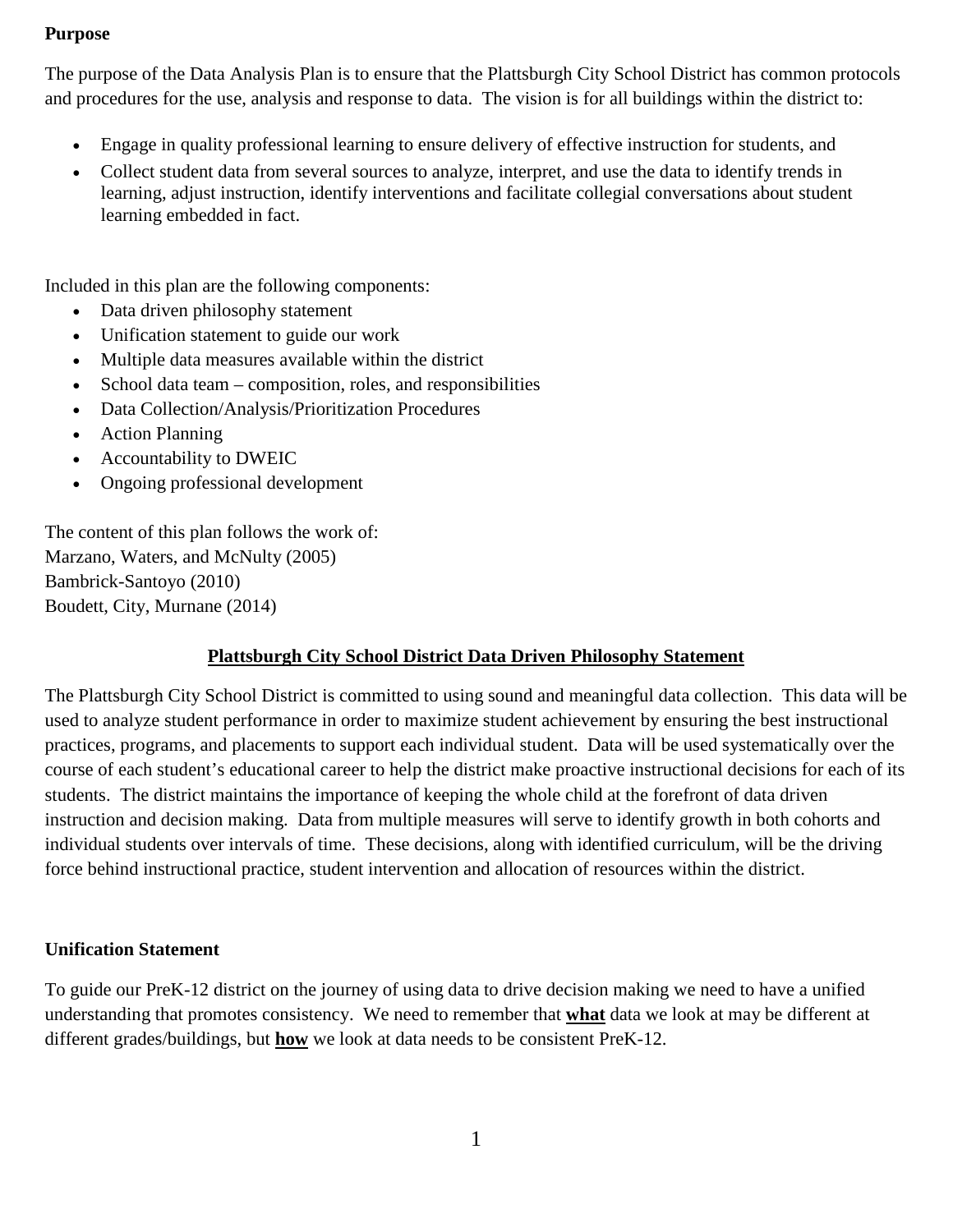#### **Multiple Measures of Data Used within the District**

- Classroom walkthroughs
- Lesson plans
- Benchmark Testing AIMS Web
- Teacher anecdotal notes/observations
- Student work samples
- AIS Program Plans
- IEPs
- Surveys/Questionnaires
- McGraw Hill Reading data
- DRP data
- Behavioral data
- Regents data
- NYS testing data
- Nelson Denny Reading test data
- I-Ready data
- Measured Progress data
- Attendance
- Types of diplomas
- Graduation rate
- Dropout rate
- Enrollment data
- Classification rate data
- Report card grades
- Behavior benchmark assessments
- Diagnostic assessment data
- Community resources/agency data
- Health records
- Other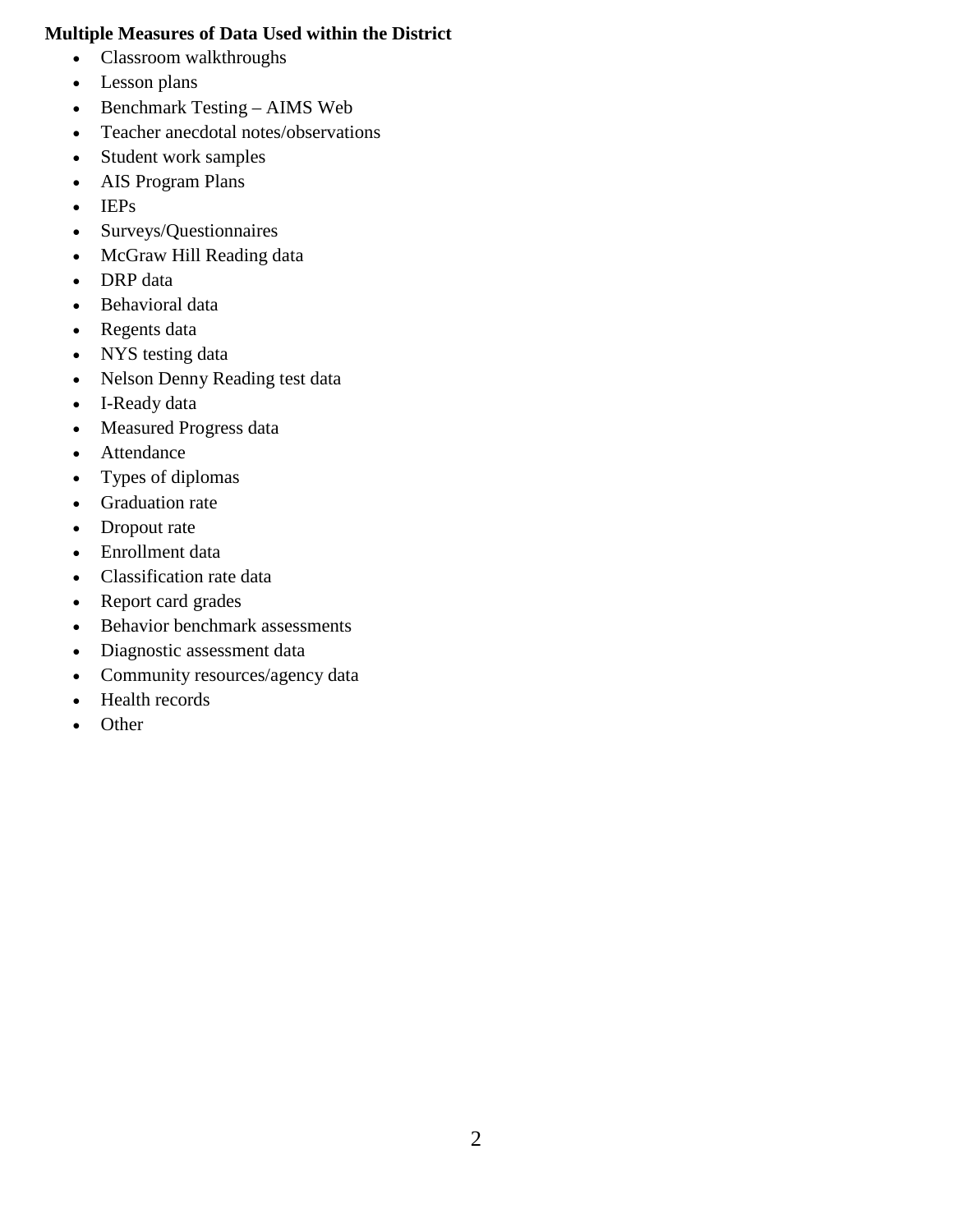### **Current Multiple Measures Used at Elementary, Middle School and High School**

### **Identifying Data**

Elementary Buildings

| <b>District</b>            | <b>School/Building</b>    | <b>Classroom</b>            | <b>Individual</b>           |
|----------------------------|---------------------------|-----------------------------|-----------------------------|
| <b>Benchmark Testing</b>   | <b>Benchmark Testing</b>  | <b>Benchmark Testing</b>    | <b>Benchmark Testing</b>    |
| Surveys/questionnaires     | Anecdotal notations       | Anecdotal notations         | Anecdotal notations         |
| <b>Behavior Data</b>       | Surveys/questionnaire     | <b>Student Work Samples</b> | <b>Student Work Samples</b> |
| <b>Regents Data</b>        | McGraw Hill Reading       | Surveys/ questionnaires     | <b>AIS Plans</b>            |
|                            | Data                      |                             |                             |
| NYS Testing                | <b>Behavior Data</b>      | McGraw Hill Reading         | <b>IEP/504</b>              |
|                            |                           | Data                        |                             |
| Attendance                 | <b>NYS</b> Testing        | Attendance                  | McGraw Hill Reading Data    |
| Types of diplomas          | Attendance                | <b>Behavior Benchmark</b>   | <b>Behavior Data</b>        |
| <b>Graduation Rate</b>     | <b>Enrollment Data</b>    | Diagnostic Assessment       | <b>I-Ready Data</b>         |
|                            |                           | Data                        |                             |
| Drop Out Rate              | <b>Behavior Benchmark</b> |                             | Attendance                  |
| <b>Enrollment Data</b>     |                           |                             | <b>Report Card Grades</b>   |
| <b>Classification Rate</b> |                           |                             | <b>Behavior Benchmark</b>   |
| Community/Agency data      |                           |                             | Diagnostic Assessment       |
|                            |                           |                             | Data                        |
| Clear Track Summary data   |                           |                             | <b>Health Records</b>       |
| <b>IEP Summary Data</b>    |                           |                             |                             |
|                            |                           |                             |                             |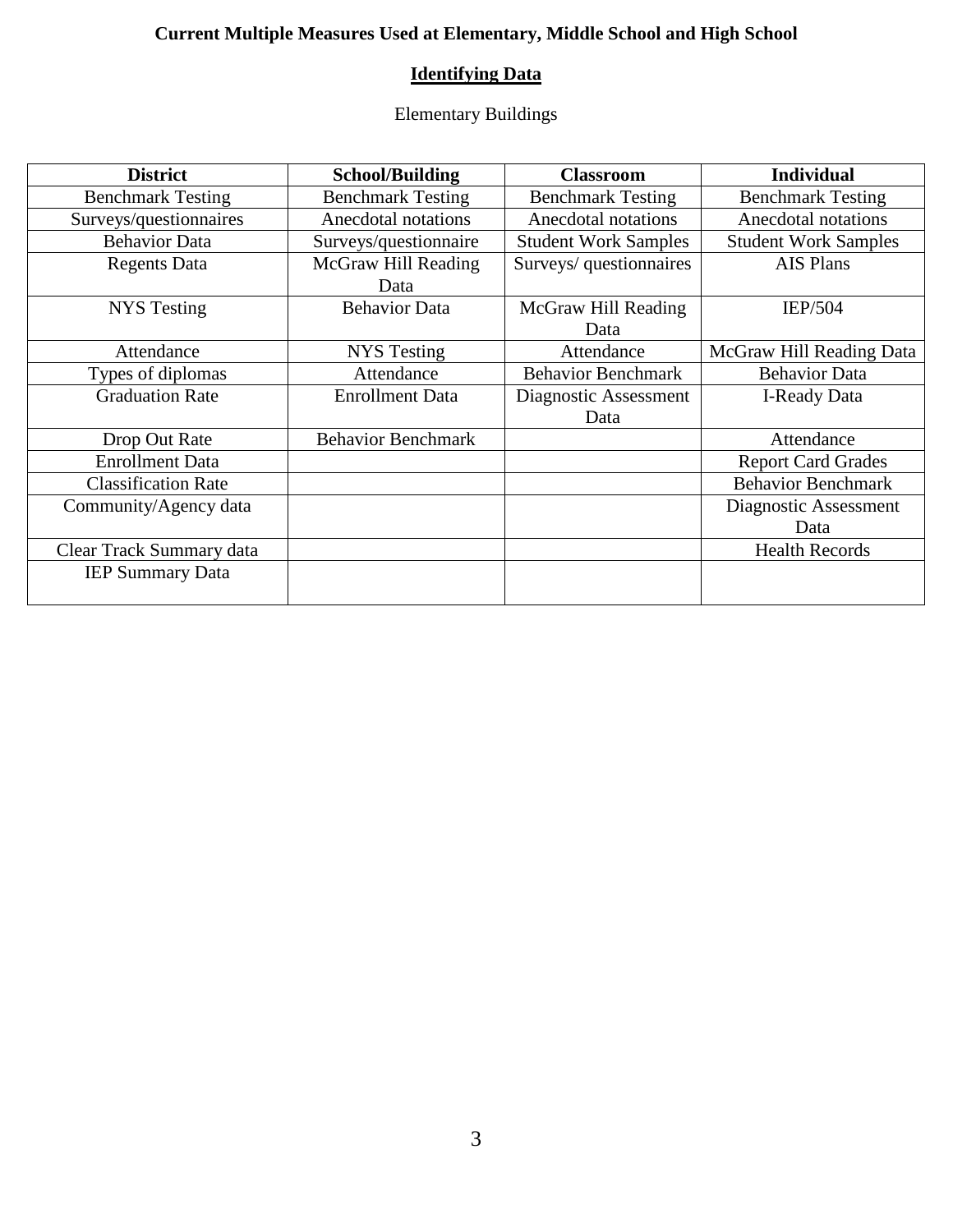### **Identifying Data**

### SMS

| <b>District</b>            | <b>School/Building</b>      | <b>Classroom</b>            | <b>Individual</b>           |
|----------------------------|-----------------------------|-----------------------------|-----------------------------|
| <b>Benchmark Testing</b>   | <b>Benchmark Testing</b>    | <b>Benchmark Testing</b>    | <b>Benchmark Testing</b>    |
| Surveys/questionnaires     | Anecdotal notations         | Anecdotal notations         | Anecdotal notations         |
| <b>Behavior Data</b>       | <b>Student Work Samples</b> | <b>Student Work Samples</b> | <b>Student Work Samples</b> |
| <b>Regents Data</b>        | <b>IEP/504</b>              | <b>IEP/504</b>              | <b>IEP/504</b>              |
| <b>NYS</b> Testing         | <b>Behavior Data</b>        | <b>DRP</b> Data             | <b>Behavior Data</b>        |
| Attendance                 | I-Ready Data                | Attendance                  | I-Ready Data                |
| Types of diplomas          | Attendance                  | <b>I-Ready Data</b>         | Attendance                  |
| <b>Graduation Rate</b>     | <b>Report Card Grades</b>   | <b>Report Card Grades</b>   | <b>Report Card Grades</b>   |
| Drop Out Rate              | Diagnostic Assessment       | Diagnostic Assessment       | Diagnostic Assessment       |
|                            | Data                        | Data                        | Data                        |
| <b>Enrollment Data</b>     | <b>DRP</b> Data             | <b>Health Records</b>       | <b>DRP</b> Data             |
| <b>Classification Rate</b> | Community/Agency data       |                             | Community/Agency data       |
| Community/Agency data      | <b>Health Records</b>       |                             | <b>Health Records</b>       |
| Clear Track Summary data   |                             |                             | Poverty indicators          |
| <b>IEP Summary Data</b>    |                             |                             |                             |
|                            |                             |                             |                             |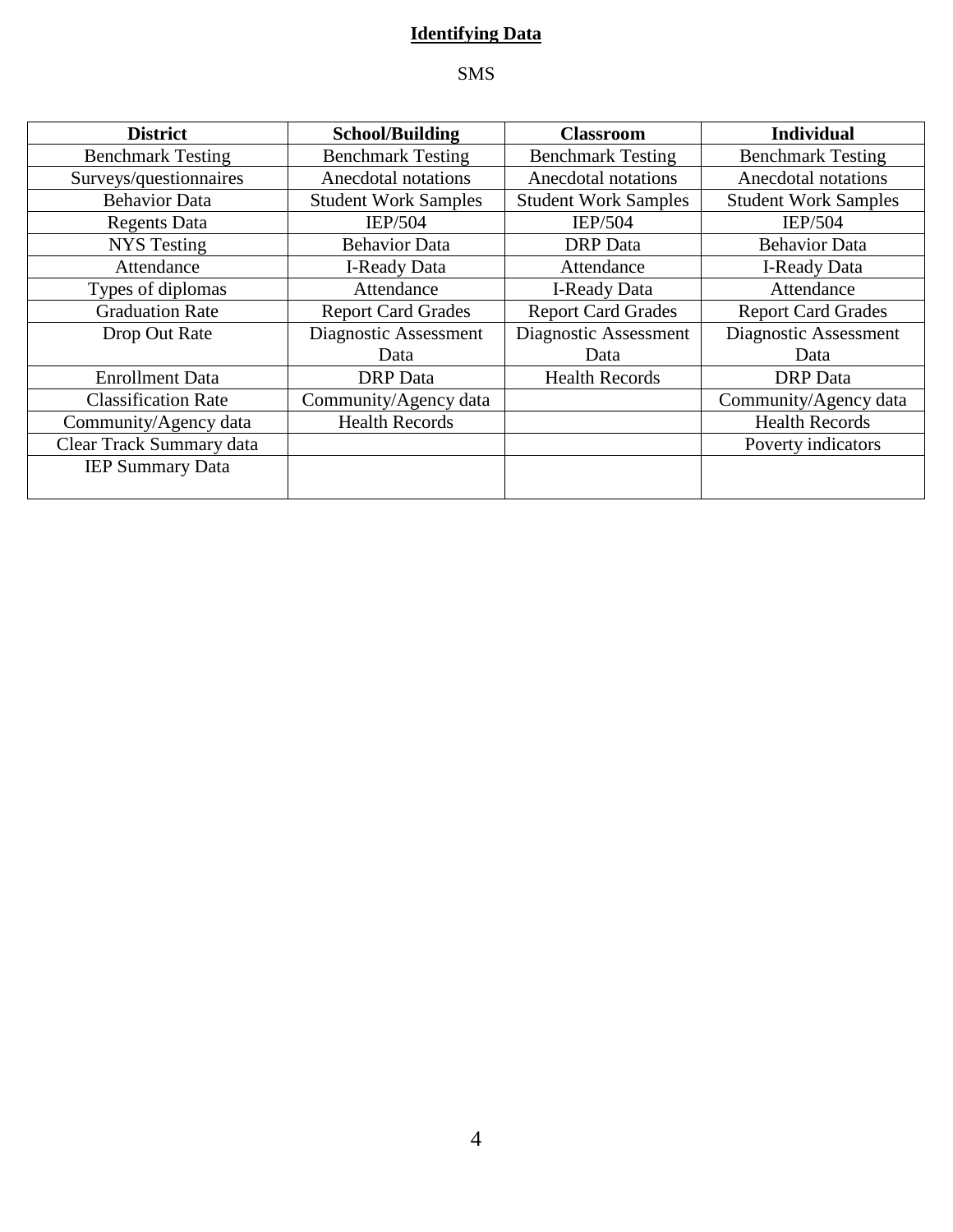### **Identifying Data**

### PHS

| <b>District</b>            | <b>School/Building</b>      | <b>Classroom</b>            | <b>Individual</b>           |
|----------------------------|-----------------------------|-----------------------------|-----------------------------|
| <b>Benchmark Testing</b>   | <b>Benchmark Testing</b>    | <b>Lesson Plans</b>         | <b>Benchmark Testing</b>    |
| Surveys/questionnaires     | AIS Program Plans           | Anecdotal notations         | AIS Program Plans           |
| <b>Behavior Data</b>       | <b>IEP Summary Data</b>     | <b>Student Work Samples</b> | <b>IEP Summary Data</b>     |
| <b>Regents Data</b>        | <b>CST</b> Referral         | <b>IEP/504</b>              | <b>CST</b> Referral         |
| <b>NYS Testing</b>         | <b>Behavior Data</b>        | <b>Regents Data</b>         | <b>Behavior Data</b>        |
| Attendance                 | <b>Regents Summary</b>      | <b>Measured Progress</b>    | <b>Regents Summary</b>      |
| Types of diplomas          | <b>NYS</b> Testing          |                             | <b>NYS</b> Testing          |
| <b>Graduation Rate</b>     | Attendance                  |                             | Attendance                  |
| Drop Out Rate              | <b>Types of Diplomas</b>    |                             | <b>Types of Diplomas</b>    |
| <b>Enrollment Data</b>     | I-Ready                     |                             | I-Ready                     |
| <b>Classification Rate</b> | <b>Nelson Denny Reading</b> |                             | <b>Nelson Denny Reading</b> |
|                            | Test                        |                             | Test                        |
| Community/Agency data      | <b>Health Records</b>       |                             | <b>Health Records</b>       |
| Clear Track Summary data   | Teacher observation         |                             | Teacher observation         |
| <b>IEP Summary Data</b>    | <b>Classification Rate</b>  |                             | <b>Classification Rate</b>  |
|                            |                             |                             |                             |
|                            | <b>Health Records</b>       |                             | <b>Health Records</b>       |
|                            | <b>Report Card Grades</b>   |                             | <b>Report Card Grades</b>   |
|                            | <b>Student Work Samples</b> |                             | <b>Student Work Samples</b> |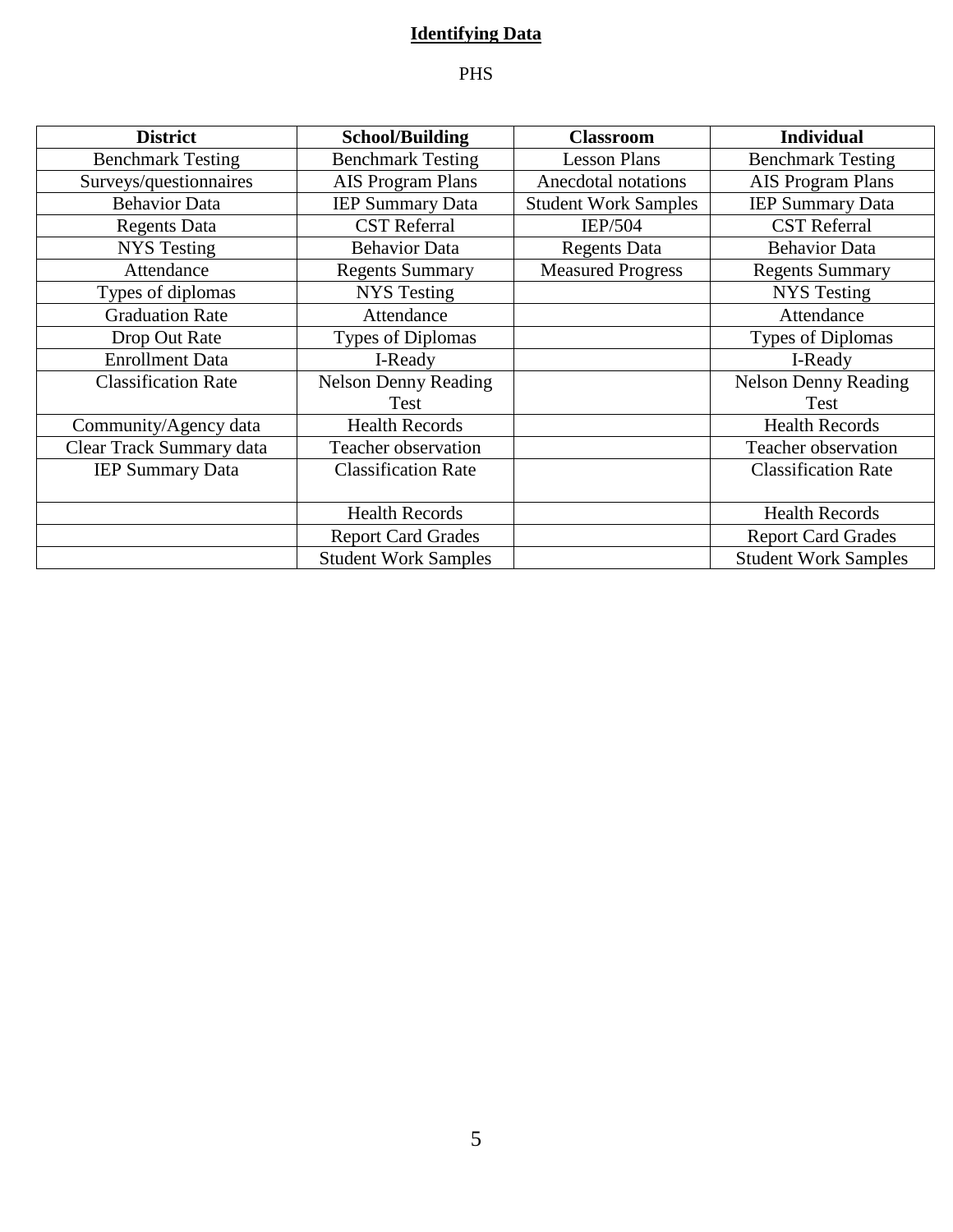#### **School Data Teams**

The ability to find, organize, and analyze data to meet the goal of success for all students is an expectation of our district. Data has the power to reveal what is working well in our schools and also to reveal areas of concern. Research shows that high performing schools and school systems use data in all facets of their work to continuously inform and improve their instruction. The effective use of data to make decisions enhances the ability of schools to become learning organizations by directing continuous improvement efforts. (Amanda, Park, & Kennedy, 2008). It is the School Data Team's responsibility to review disaggregated schoolwide results of universal screenings assessments to make educational programming, resource allocation and professional development decisions.

#### **Overarching Purpose of School Data Teams**

**Review Schoolwide Assessments/Data and Ongoing Collection of Data** – teams should review universal schoolwide assessments and other data measures to determine overall effectiveness of programming and instruction, as well as, overall perception of building.

**Analysis of Data to Determine Strengths, Challenges and Causes -** the inquiry process assists school teams in analyzing data, generating clarifying questions to focus the inquiry, identify data needed to dig deeper into learnercentered issues, and determine areas of strength, and need of improvement.

**Prioritization of Issues** – guides the process of using data from multiple sources to prioritize areas in need of improvement so decisions can be made to plan the change needed. By closely examining the cause, teams are able to accurately define the problem being addressed and identify possible solutions.

**Establish, Review and Revise Action Plans** - once desired outcomes have been identified, and strategies selected to achieve those outcomes, teams create a plan of action that will move the school toward the desired measureable results. It is also at this point that team members determine what they will use to evaluate effectiveness of the plan using data to support the findings. This data will guide revision to the action plan if necessary.

**Share Results** emphasizes the need to communicate with stakeholders about the data and action plan outcomes and provides resources to support that communication.

### **School Data Team Roles and Responsibilities**

School data teams take responsibility for organizing, calendaring, supporting, monitoring and assessing the school's student and instructional performance. Plattsburgh City School District's School Data Teams will:

- Ensure that each building principal is a core member of the team. That the principal executes and implements all data protocols and procedures, as well as, demonstrates support for the use of data in making decisions within the building.
- The core members of the school data team are: principal, AIS providers (number to be determined by building), school psychologist (1), child advocate (1), regular education teacher (1) and special education teacher (1). Schools may opt to have data days that use the preliminary data from the school data team to review cohorts by grade and/or class with rotating members.
- Annual updates by the school data team are made regarding the overall data process in each building at the beginning of the school year to ensure that all staff has a similar baseline of knowledge.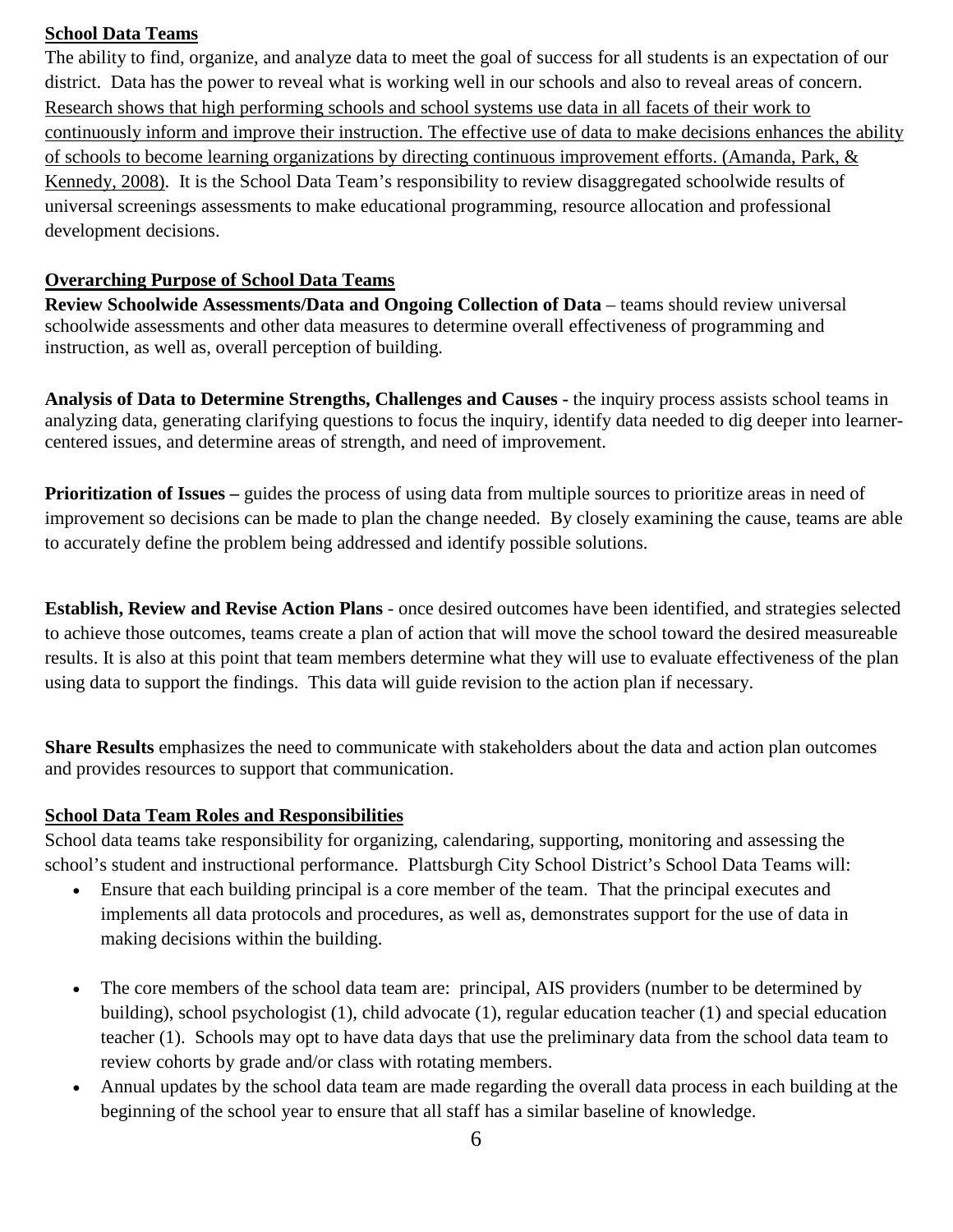- The school data team will establish clear relationships and lines of communication between themselves and the following additional leadership committees: Climate Committee, Response to Intervention (RTI) Committee, School Improvement Plan (SIP) Committee, Behavioral Intervention (BIC) Committee, Special Education Department, Universal Team, Grade level teams, I-Team, AIS Coordinator. It should be understood that a goal of DSST is to streamline the names of all of the committees in each building so the district can have a common language when referring to committees.
- The school data team will establish an Assessment/Analysis schedule for the building each school year.

### **Organizing the School Data Team for Work**

- The school data team will collaboratively set team norms and meeting procedures. Having a mutually agreed upon statement of how the team and its members will conduct their business can prevent conflicts that may arise over time.
- The School data team will use a Parking Lot protocol so that team members questions/comments or other topics will be heard, but not take away from the focus of the meeting.
- The school data team agrees to always set an agenda for team meetings that clearly delineates the date, time and location of the meeting, as well as, subjects to be addressed, timelines, work to be done prior to the meeting, resources to bring to the meeting and outcomes or expected action as a result of the meeting. The building principal or their designee will be responsible for setting the agenda and dispersing it one week in advance of the meeting.
- The school data team agrees to have a facilitator, time keeper and recorder.
- The school data team will record meeting notes that are promptly and broadly distributed. The notes should list meeting date, time, location, members present, as well as, topics discussed, decisions made, and action items to be completed prior to the next meeting.
- The school data team will communicate the team's activities to the larger school community to build support for the culture of inquiry and data use.

### **Data Collection, Inquiry/Analysis, and Prioritization Procedures**

School data teams will be responsible for identifying data to be collected, managing access to the data, and ensuring that data is meaningfully displayed and shared with the whole school community. In the inquiry/analysis stage the school data team will use the Five Key Dimensions for Student Achievement

worksheets. These worksheets will guide the process of each school data team which will allow for consistency of data collection and analysis throughout the district. These routines will assist each data team in identifying a model of inquiry (how we look at data).

See the following worksheets that outline the process:

- Elements, definitions and possible questions to consider for all dimensions: Student Achievement, School Context and Organization, Curriculum and Instruction, Professional Development and Family/Community Involvement
- Data collected and additional data necessary for all five dimensions
- Data analysis of elements to identify areas of strength and areas needing improvement
- Prioritization of areas needing improvement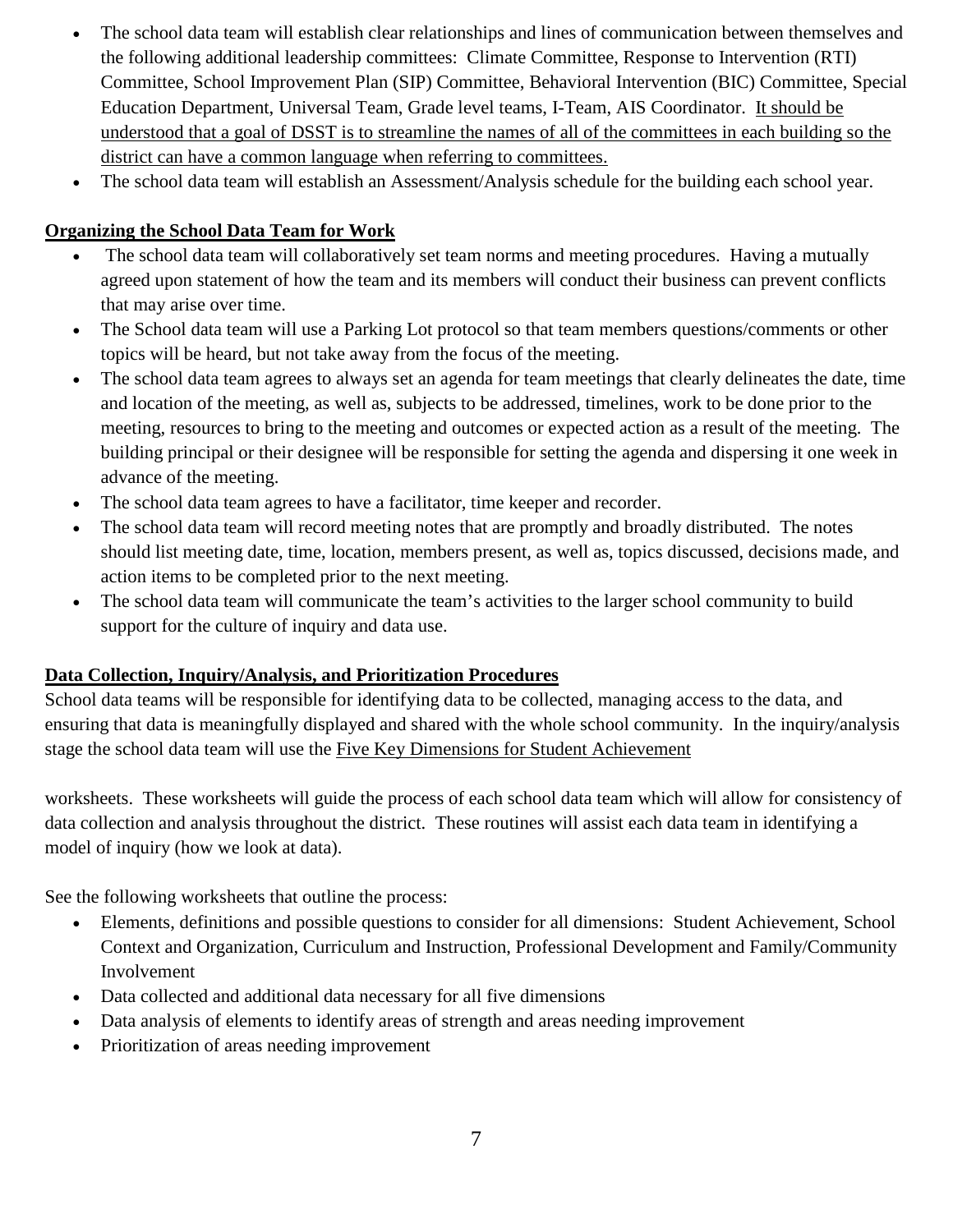### **Data Collection Elements/Definitions and Possible Questions Five Key Dimensions for Student Achievement**

**Purpose:** To help you understand the indicators for each of the Five Key Dimensions.

**Directions:** The elements and definitions will help you review, collect, and analyze important data. The questions will help you form the basis for your data collection and analysis. Record the data on the Data Collection Worksheets provided. Not all of these questions will apply to every school. Respond to the questions that are essential and pertinent for you to conduct an in-depth Comprehensive Needs Assessment and a school profile, if appropriate. Add questions as needed to this list.

## **Student Achievement**

| <b>Elements</b>                         | <b>Definitions</b>                                                                                                                                                                                                                                                                                                            | <b>Possible Questions to Consider</b>                                                                                                                                                                                                                                                                                                                                                                                                                                     |
|-----------------------------------------|-------------------------------------------------------------------------------------------------------------------------------------------------------------------------------------------------------------------------------------------------------------------------------------------------------------------------------|---------------------------------------------------------------------------------------------------------------------------------------------------------------------------------------------------------------------------------------------------------------------------------------------------------------------------------------------------------------------------------------------------------------------------------------------------------------------------|
| State and Other Local Assessment Tests  | State and local tests; levels of proficiency<br>attained; progress on desired outcomes;<br>results of performance assessments or<br>students; portfolios; examples of student work;<br>classroom assessments; grades                                                                                                          | What are our trends over time (3-5 years) in reading,<br>$\bullet$<br>math, writing, science, other core subjects on state<br>tests?<br>Do we have any strands that are consistently weak or<br>$\bullet$<br>strong over time?<br>What local assessments are given?<br>How is local assessment data used?<br>What other performance assessments are given?                                                                                                                |
| <b>Adequate Yearly Progress Results</b> | The percentage of students meeting the AYP<br>Targets; subgroup data                                                                                                                                                                                                                                                          | What are our trends over time (3-5 years) in AYP<br>Reports?<br>Are subgroups meeting AYP Targets?                                                                                                                                                                                                                                                                                                                                                                        |
| Academic Performance of All Groups      | The extent of monitoring subgroup<br>performance; monitoring other groups not<br>necessarily listed on the state subgroup<br>categories (special education, homeless);<br>monitoring comparison data from the<br>subgroups/groups to the school as a whole;<br>monitoring graduation and/or dropout rates;<br>retention rates | How are all subgroups (as identified on the AYP<br>Report) performing?<br>How are we monitoring homeless students'<br>achievement?<br>How are we monitoring classified students'<br>achievement?<br>Are there trends or changes to be noted?<br>$\bullet$<br>How have the group(s) performed when compared to<br>the school as a whole?<br>If high school, are students graduating at an appropriate<br>rate?<br>How are retention rates being monitored, if appropriate? |
| <b>Grades and Grading Policies</b>      | The extent and procedures for monitoring<br>student progress and grades                                                                                                                                                                                                                                                       | What are our strategies to monitor student progress?<br>$\bullet$<br>What was our overall percentage of 0-100 for last<br>$\bullet$<br>grading period?<br>What was our percentage of 0-100 for last grading<br>$\bullet$                                                                                                                                                                                                                                                  |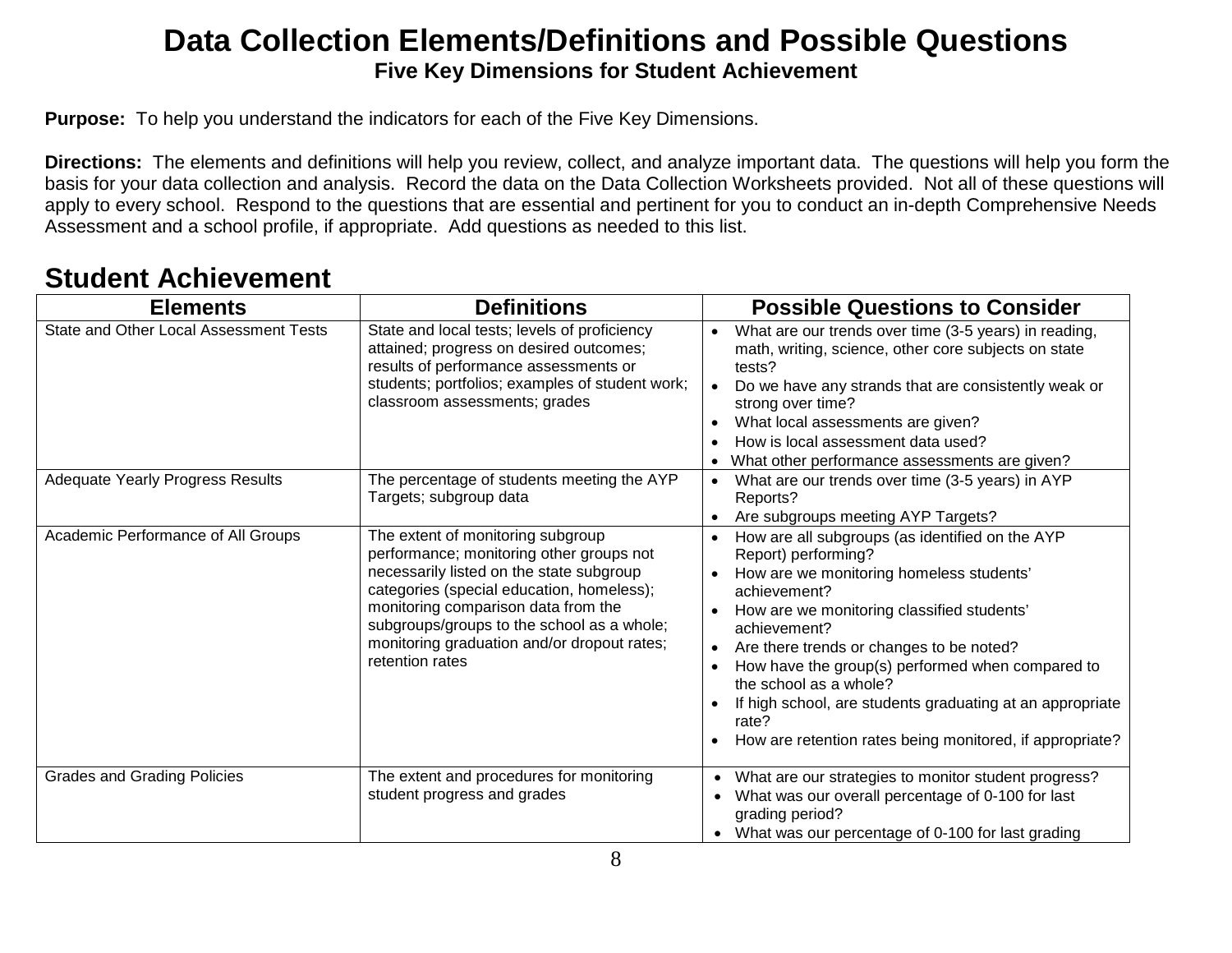|                                                                    |                                                                                                                                                                                                               | period by subject?<br>What percentage of students received more than one<br>failing grade?<br>What is the percentage of grades by class level?    |
|--------------------------------------------------------------------|---------------------------------------------------------------------------------------------------------------------------------------------------------------------------------------------------------------|---------------------------------------------------------------------------------------------------------------------------------------------------|
| <b>Comparative Data with Other Schools</b><br>and/or District Data | Performance of students against all other<br>meaningful categories of students in the school<br>and/or the district; comparison of performances<br>of students in various ethnic or programmatic<br>subgroups | How has the school done when compared to schools of<br>similar SES?<br>How has the school done when compared to other<br>schools in the district? |

## **School Context and Organization**

| Articulated and Agreed Upon Mission and<br>Vision | Statement of underlying philosophy of the<br>school                                                                                                                                                                                                                                                                                             | Do we have a mission/vision statement that is current<br>and agreed upon?<br>Is it an accurate reflection of our school<br>$\bullet$<br>beliefs/philosophy?                                                                                                                                                                                                                                                                                       |
|---------------------------------------------------|-------------------------------------------------------------------------------------------------------------------------------------------------------------------------------------------------------------------------------------------------------------------------------------------------------------------------------------------------|---------------------------------------------------------------------------------------------------------------------------------------------------------------------------------------------------------------------------------------------------------------------------------------------------------------------------------------------------------------------------------------------------------------------------------------------------|
| School Climate and Behavior                       | Staff and student attitudes toward school<br>analyzed and reported by content and other<br>areas; number or percentage of discipline<br>referrals or incidents; the number or<br>percentage of suspensions and expulsions; the<br>frequency of at-risk behavior; clearly defined<br>and articulated student management and<br>discipline policy | How does the staff feel about key issues at the school?<br>$\bullet$<br>How do students feel about key issues at the school?<br>When was the last survey for staff and/or students<br>completed?<br>How many referrals/suspensions/expulsions have been<br>written first semester?<br>Are disciplinary actions increasing, decreasing, stable?<br>$\bullet$<br>What are the reasons for disciplinary actions?                                     |
| Enrollment                                        | Number of students in the school; students in<br>special programs; class size information; the<br>number of students representing various ethnic<br>groups;                                                                                                                                                                                     | Is our enrollment increasing, decreasing or staying<br>$\bullet$<br>stable?<br>What are our current ethnicity percentages?<br>$\bullet$<br>Has our ethnicity changed during the last 3-5 years?<br>$\bullet$<br>What impact does ethnicity or changing ethnicity have<br>$\bullet$<br>on our school?<br>What impact do our enrollment numbers have on our<br>facility?<br>What impact do our enrollment numbers have on<br>staffing and programs? |
| <b>Attendance and Tardies</b>                     | The number or percentage of students<br>attending class; the number or percentage of<br>students tardy for class                                                                                                                                                                                                                                | What is our average daily attendance rate?<br>$\bullet$<br>Has our rate increased or decreased over time?<br>$\bullet$<br>How many students missed 10+ days first semester?<br>$\bullet$<br>What is our average tardy rate?<br>$\bullet$<br>What time of day/week/moth do the most tardies occur?<br>$\bullet$<br>Are we addressing chronic tardiness effectively?<br>$\bullet$                                                                   |
| Mobility and Stability                            | The mobility rate is the percentage of children<br>who move in and out of a school during a year.                                                                                                                                                                                                                                               | What percentage of our students move in and out<br>during the school year?                                                                                                                                                                                                                                                                                                                                                                        |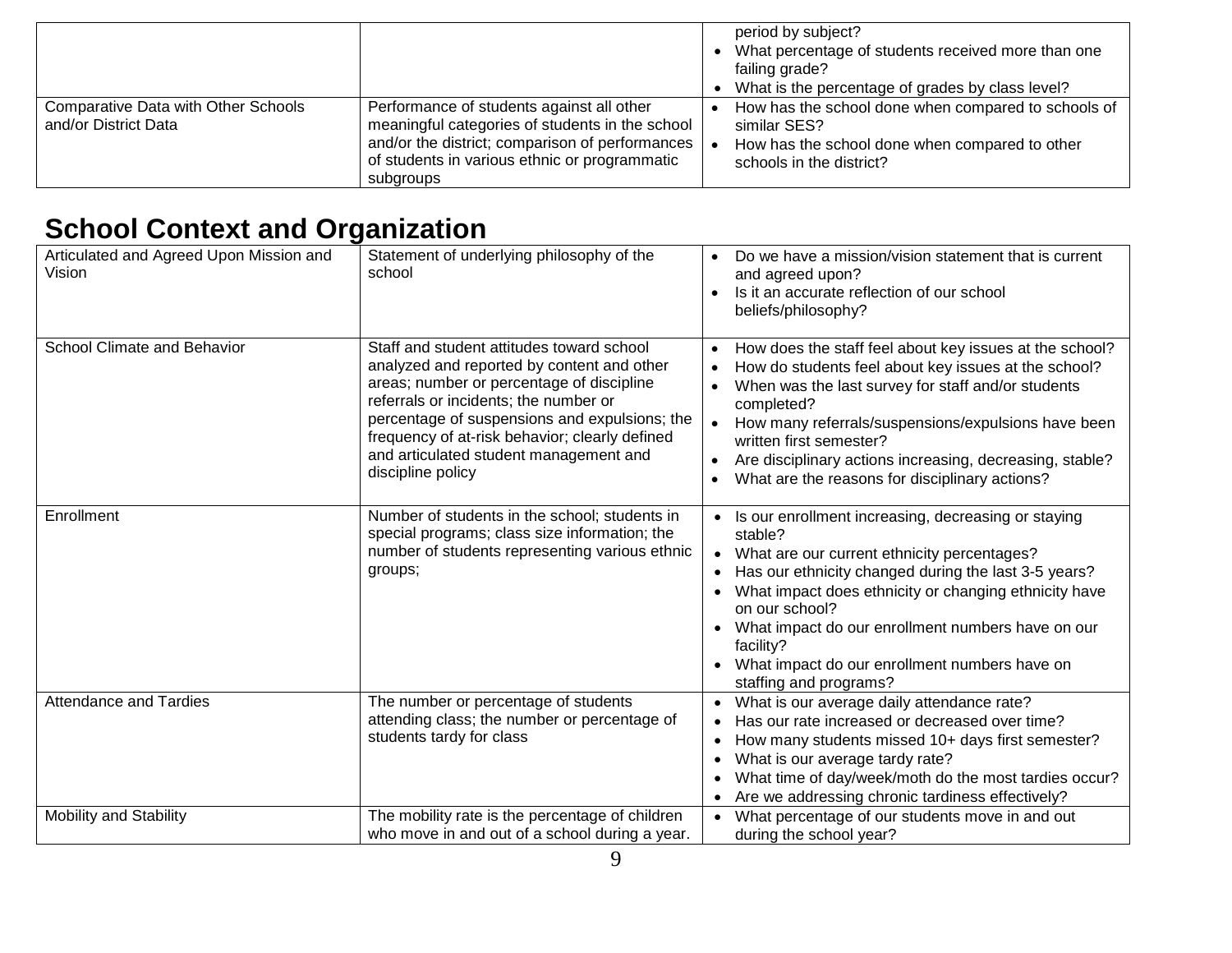|                                                                  | The stability rate refers to the percentage of<br>students who remain in the same building for<br>the entire year.                                         | Do these students move within our school district or<br>not?<br>What is causing mobility and/or stability?<br>Are we instructing highly mobile students effectively?                                                                                              |
|------------------------------------------------------------------|------------------------------------------------------------------------------------------------------------------------------------------------------------|-------------------------------------------------------------------------------------------------------------------------------------------------------------------------------------------------------------------------------------------------------------------|
| On-going and Annual Evaluation of the<br>School Improvement Plan | Process and procedure to review, evaluate and<br>change the School Improvement Plan on an<br>annual basis; involvement of the district or<br>other support | What is the process used to annually review and<br>evaluate the School Improvement Plan?<br>How are staff involved in the review?<br>Is the district or other external technical assistance<br>included in the review?<br>Are changes made to reflect the review? |

## **Curriculum and Instruction**

| <b>Staff Demographics</b>                              | Data on staff stability; data on staff                                                                                                                                                                                                                                                                                                                                                         | What background and preparation does the staff have?<br>$\bullet$                                                                                                                                                                                                                                                                                                    |
|--------------------------------------------------------|------------------------------------------------------------------------------------------------------------------------------------------------------------------------------------------------------------------------------------------------------------------------------------------------------------------------------------------------------------------------------------------------|----------------------------------------------------------------------------------------------------------------------------------------------------------------------------------------------------------------------------------------------------------------------------------------------------------------------------------------------------------------------|
|                                                        | degrees/preparation; data on licensure                                                                                                                                                                                                                                                                                                                                                         | What is the stability and/or mobility of the staff?<br>$\bullet$                                                                                                                                                                                                                                                                                                     |
|                                                        |                                                                                                                                                                                                                                                                                                                                                                                                | Are there concerns about staff stability?<br>$\bullet$                                                                                                                                                                                                                                                                                                               |
| Instructional Program and Schedule                     | Curriculum alignment (vertical/horizontal) and<br>correlation to state standards; assessment of<br>the school by staff regarding the attributes of<br>effective instructional strategies; daily, weekly<br>schedules, calendars, before and after school<br>programs, teaming and grouping strategies;<br>meeting the needs of diverse learners                                                | Do we have curriculum aligned in all subject areas<br>$\bullet$<br>(vertical and horizontal)?<br>Is the curriculum and instruction correlated with state<br>$\bullet$<br>standards?<br>Is the correlation effective?<br>$\bullet$<br>Do we have effective and research-based strategies in<br>all curriculum areas?<br>Does our schedule meet the needs of students? |
|                                                        |                                                                                                                                                                                                                                                                                                                                                                                                | Is staff using a variety of instructional strategies to meet<br>the needs of diverse learners?                                                                                                                                                                                                                                                                       |
| Availability of Instructional Materials                | Amount and quality of instructional materials;<br>the extent to which available materials are<br>consistent with state and district content<br>standards.                                                                                                                                                                                                                                      | Do we have sufficient instructional materials?<br>$\bullet$<br>Has an inventory or other review of materials been<br>occurring regularly?<br>What materials are we lacking?                                                                                                                                                                                          |
| <b>Technology Instruction</b>                          | The availability or access to computers,<br>educational hardware and software; ability to<br>link with other schools, districts and/or<br>information sources; the extent to which<br>teachers use technology as a means to<br>increase student achievement and enhance<br>instruction; appropriate adaptive devices and<br>software tools to serve the needs of students<br>with disabilities | Where is our existing technology located?<br>$\bullet$<br>How is it allocated?<br>$\bullet$<br>How technology being used to enhance instruction?<br>٠<br>What are our technology needs?<br>$\bullet$                                                                                                                                                                 |
| Use of Paraprofessionals and Special<br>Programs Staff | Paraprofessional and special program<br>schedules; paraprofessional supervision<br>schedules; evaluation of effective use of                                                                                                                                                                                                                                                                   | How are we using paraprofessionals?<br>$\bullet$<br>How are we using special program staff?<br>$\bullet$<br>How effective is the use of paraprofessionals and<br>$\bullet$                                                                                                                                                                                           |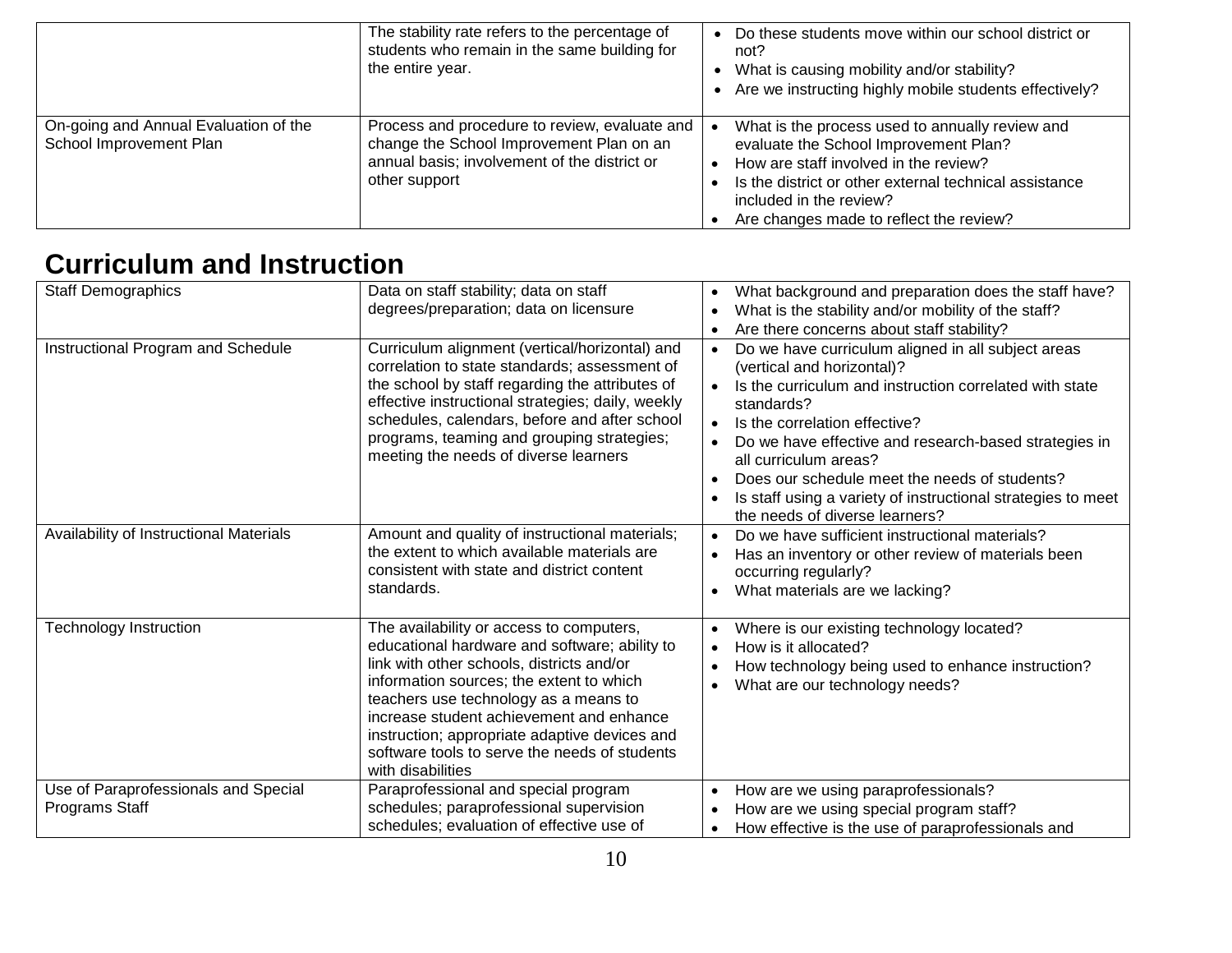|  | paraprofessionals and special program<br>stat | i staff to meeting the needs of the i<br>specia<br>program<br>school |
|--|-----------------------------------------------|----------------------------------------------------------------------|
|--|-----------------------------------------------|----------------------------------------------------------------------|

## **Professional Development**

| <b>Highly Qualified Staff</b>                                                     | Results of analysis of staff who are Highly<br>Qualified, including paraprofessionals;<br>recruiting efforts to maintain Highly Qualified<br>staff                                                                                                                                                  | Are all staff in core subjects Highly Qualified?<br>$\bullet$<br>Are all paraprofessionals Highly Qualified?<br>$\bullet$<br>How is the school recruiting new staff who are Highly<br>$\bullet$<br>Qualified?<br>How is the school retaining Highly Qualified teachers?                                                                                                                                                                                                                                                                                                     |
|-----------------------------------------------------------------------------------|-----------------------------------------------------------------------------------------------------------------------------------------------------------------------------------------------------------------------------------------------------------------------------------------------------|-----------------------------------------------------------------------------------------------------------------------------------------------------------------------------------------------------------------------------------------------------------------------------------------------------------------------------------------------------------------------------------------------------------------------------------------------------------------------------------------------------------------------------------------------------------------------------|
| Teachers, Administration, and<br>Paraprofessionals Professional<br>Development    | Current needs assessment data; schedules<br>and calendars for professional development;<br>schedule for on-going sustained professional<br>development; inclusion of all teachers,<br>administration, and paraprofessionals;<br>procedures to analyze implementation of<br>professional development | Does the school have a professional development<br>$\bullet$<br>plan?<br>How does professional development occur in an on-<br>$\bullet$<br>going and sustained manner?<br>How is the professional development based on a<br>$\bullet$<br>current needs assessment?<br>How has staff supported existing professional<br>development and materials?<br>Do we have regularly scheduled time for professional<br>development for both teachers and paraprofessionals?<br>How does the school know that strategies learned in<br>professional development are being implemented? |
| <b>New Staff Support</b>                                                          | The extent to which new staff are receiving<br>support; schedule/calendar for new teacher<br>mentoring program                                                                                                                                                                                      | What is the program to help new staff (teachers and<br>$\bullet$<br>paraprofessionals)?<br>Is there a new teacher mentoring program?<br>$\bullet$<br>Does the professional development support new staff to<br>use curriculum and programs that are currently in<br>place?                                                                                                                                                                                                                                                                                                  |
| <b>Staff Specialists and Other Support</b><br>Personnel Professional Development  | The extent to which staff specialists and other<br>support personnel are receiving professional<br>development; schedule and calendars for<br>professional development; district professional<br>development support for specialists                                                                | Do others receive the appropriate and necessary<br>$\bullet$<br>professional development to meet their needs?<br>How are all staff included in the needs assessment?<br>$\bullet$<br>Is the district providing professional development and is<br>$\bullet$<br>it meeting their needs?                                                                                                                                                                                                                                                                                      |
| <b>District Professional Development</b><br><b>Opportunities and Coordination</b> | District schedule and calendar for professional<br>development; assessment by the district to<br>determine school and district correlation of<br>needs                                                                                                                                              | Does the district offer professional development<br>$\bullet$<br>opportunities that match the school's needs?<br>Does our school have consistent time for whole school<br>$\bullet$<br>staff development offered by the district?                                                                                                                                                                                                                                                                                                                                           |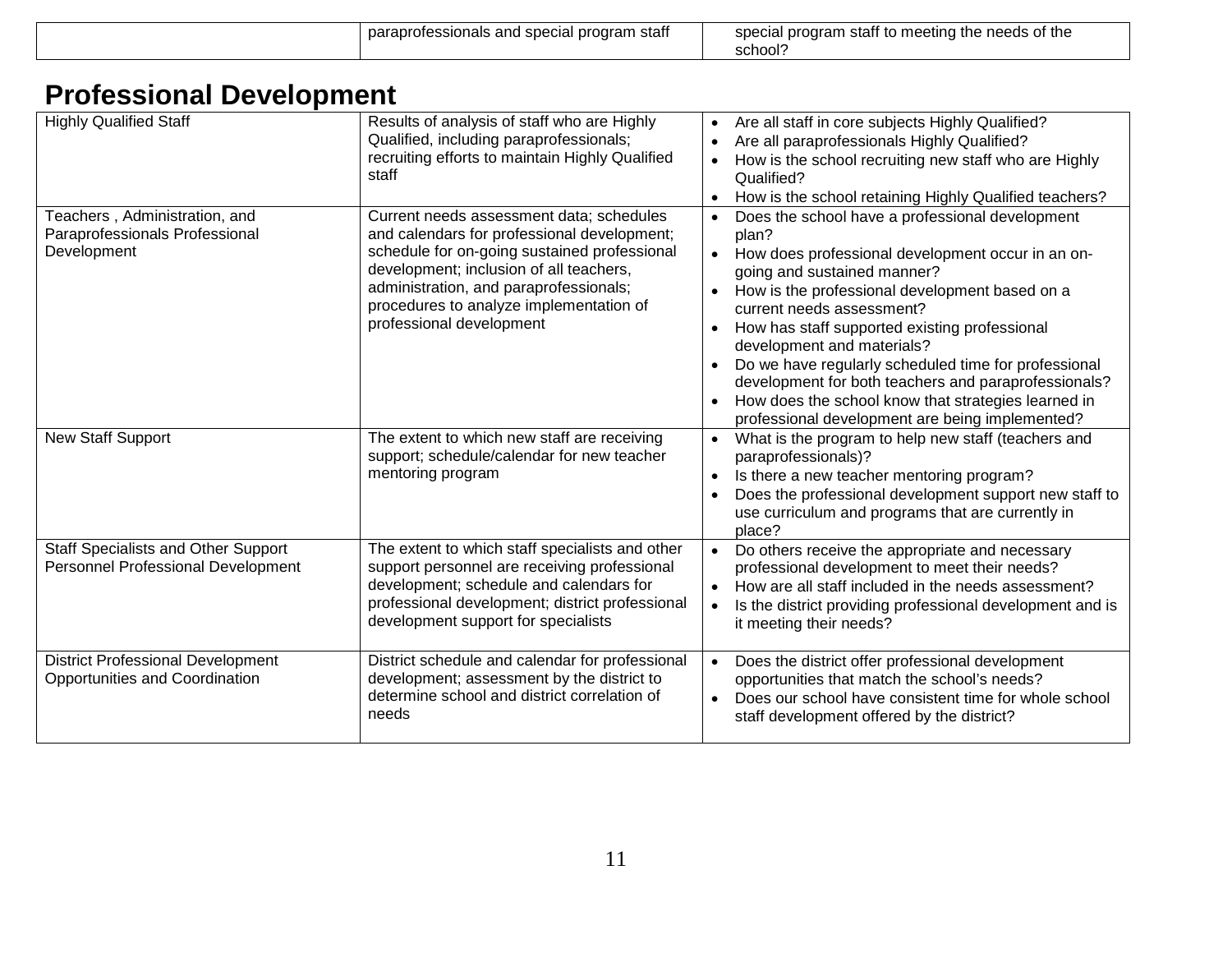## **Family and Community Involvement**

| Parent Involvement and Support at Home<br>for Students    | Parent participation in home learning activities;<br>information provided to families on how to<br>assist students with schoolwork; assistance<br>provided to families in helping students set<br>academic goals; trainings and workshops<br>designed to help all families establish home<br>environments to support children as students;<br>information, assistance, and resources<br>provided to all families who want it; evidence<br>that all cultures are respected and represented<br>in parent training activities | Do we have a schoolwide homework policy/philosophy?<br>$\bullet$<br>How well are students completing and returning<br>homework?<br>• Are we supplying parents with training/support to help<br>them with their child's academic success?<br>How have our evening programs supported academic<br>success?<br>What do we offer in terms of parent classes/training?<br>Are all cultures being respected and represented in<br>parent activities?<br>What help, that the school supports or is aware of, are<br>$\bullet$<br>parents providing for homework support?                                                        |
|-----------------------------------------------------------|----------------------------------------------------------------------------------------------------------------------------------------------------------------------------------------------------------------------------------------------------------------------------------------------------------------------------------------------------------------------------------------------------------------------------------------------------------------------------------------------------------------------------|--------------------------------------------------------------------------------------------------------------------------------------------------------------------------------------------------------------------------------------------------------------------------------------------------------------------------------------------------------------------------------------------------------------------------------------------------------------------------------------------------------------------------------------------------------------------------------------------------------------------------|
| Parent Participation in Governance and<br>Decision-making | Amount and frequency of opportunity for<br>involvement in decision-making; parent<br>attitudes on key issues                                                                                                                                                                                                                                                                                                                                                                                                               | How are parents involved in decision making at the<br>school?<br>When was the last parent survey given and data used?<br>How are parents involved in reviewing and/or evaluating<br>programs at the school?<br>How many parents participate in the Site Council or<br>other leadership groups?<br>Do parents feel they have input regarding school<br>issues?                                                                                                                                                                                                                                                            |
| Parent Communication from School and<br>Teachers          | Amount and frequency of information<br>disseminated to parents about school<br>programs and children's progress; quality of<br>information disseminated; information in the<br>language spoken by parents; frequency of<br>parent/teacher interactions; professional<br>development for staff on effective<br>communication with families; parent-teacher<br>conferences; effective school-parent compact                                                                                                                  | How do parents access, regardless of language written<br>or spoken, information about our school and their child?<br>Are we checking to see that parents are receiving<br>important communication?<br>• What is the participation percentage for conferences or<br>other school-to-parent communication?<br>How effective is our conference format?<br>Are we evaluating our parent communication?<br>Do we have a procedure in place to contact "no-shows"<br>$\bullet$<br>at conference?<br>When was the last parent compact developed?<br>$\bullet$<br>How were parents involved in developing the parent<br>compact? |
| Parent and Community Volunteer<br>Opportunities           | Recruiting and organizing parent help and<br>support through the use of volunteers at<br>school; family room or resource area for<br>parents; reduction of barriers to participation of                                                                                                                                                                                                                                                                                                                                    | Do we have sufficient parent/community volunteers?<br>How are parents/community working as volunteers?<br>Do we have someone coordinating volunteer options?                                                                                                                                                                                                                                                                                                                                                                                                                                                             |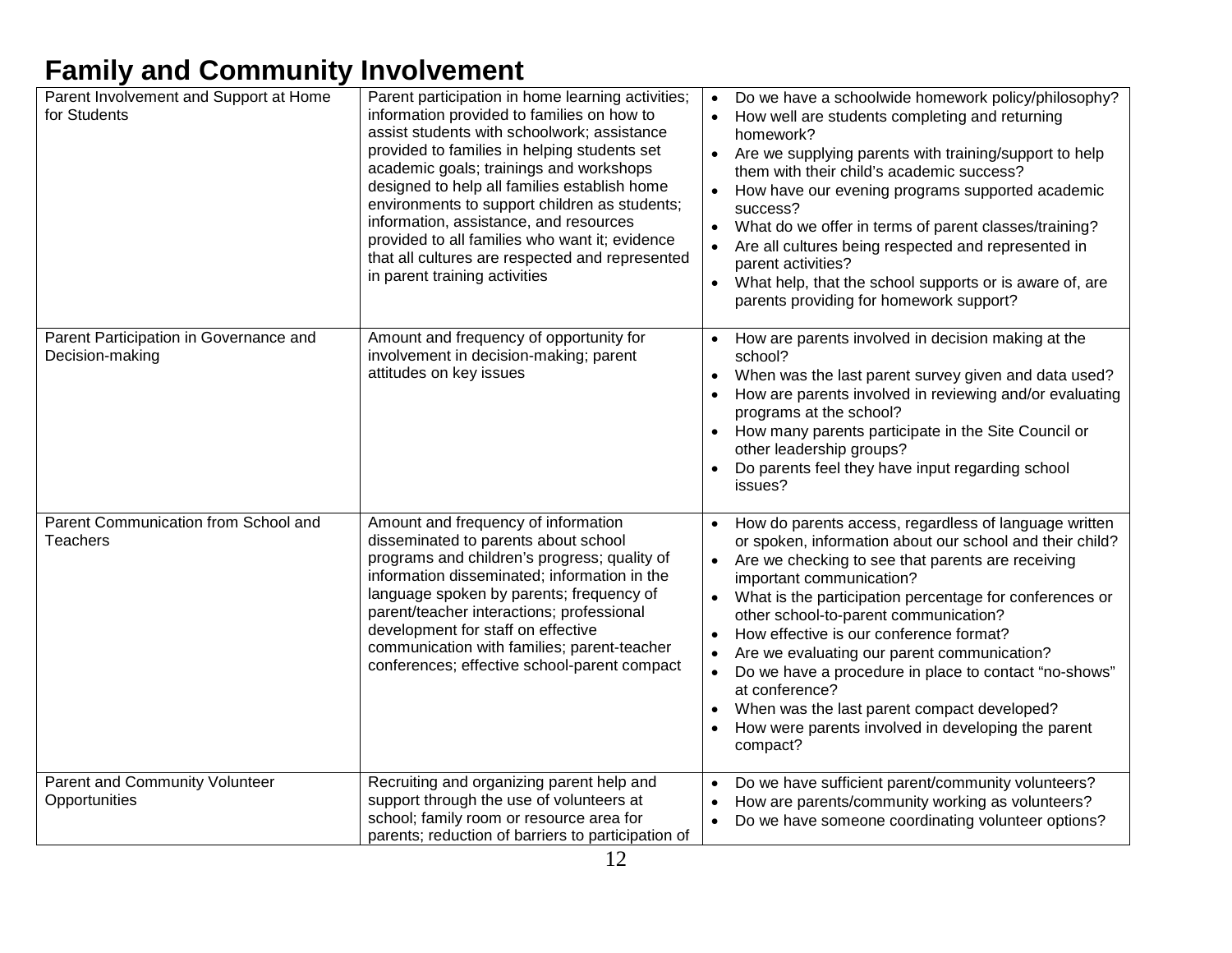|                                                 | volunteers by providing transportation,<br>childcare, flexible schedules, and addresses<br>the needs of English language learners                         | How are we making volunteering accessible to parents?<br>Do we communicate with parents/community about<br>volunteer options?<br>Do we have a district process for screening and training<br>volunteers?  |
|-------------------------------------------------|-----------------------------------------------------------------------------------------------------------------------------------------------------------|-----------------------------------------------------------------------------------------------------------------------------------------------------------------------------------------------------------|
| <b>Community Collaboration and Partnerships</b> | Evidence of school and business partnerships;<br>community programs that support the school;<br>coordination and integration of resources and<br>services | What community partnerships assist in the school?<br>How do these partnerships support student<br>achievement?<br>How effective are these partnerships?<br>How well do we communicate with the community? |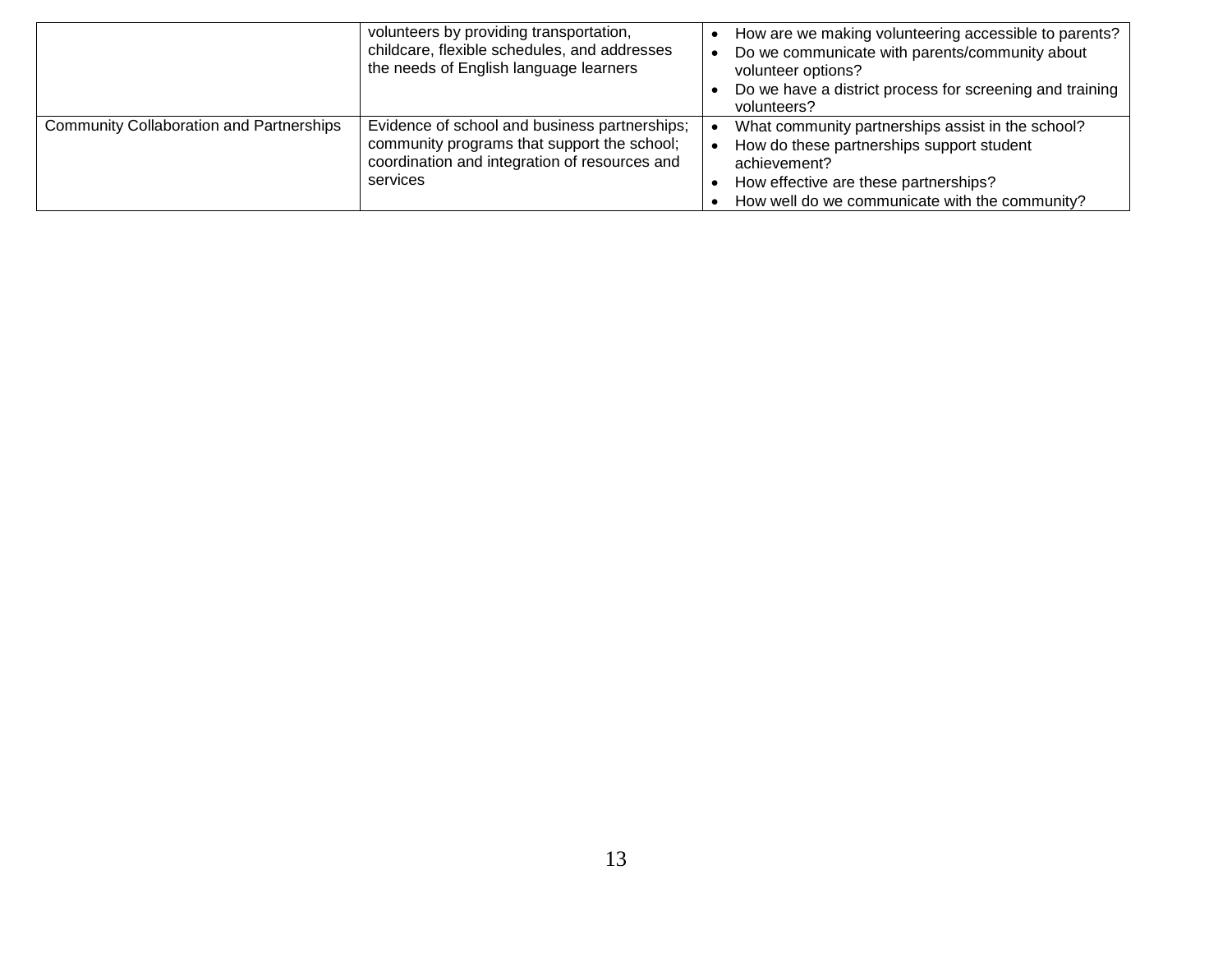### **Data Collection Worksheets Five Key Dimensions for Student Achievement**

**Purpose:** To gather as much data that is available and needed to create a Comprehensive Needs Assessment.

**Directions:** This Worksheet sections may be assigned to teams or to individuals who have the most knowledge about specific data. Review the elements, definitions, and questions. Include as much relevant data and/or trends, for instance, as you can. It is very helpful to include where the data is from and the date of the data. This will help if the team needs to find the material again or there is a question about the data. The "Additional Data" column is for a time when the team meets and others have ideas that have not been included. A team or someone is assigned then to get data and include it. Having a person's name here will remind the team who (and possibly when) will bring the data.

### **Student Achievement**

| <b>Elements</b>                        | <b>Data Collected</b><br>(Include the data and source of data) | <b>Additional Data (Needed or</b><br>collected at a later time; identify<br>who is responsible) |
|----------------------------------------|----------------------------------------------------------------|-------------------------------------------------------------------------------------------------|
| State and Other Local Assessment Tests |                                                                |                                                                                                 |
| Adequate Yearly Progress Results       |                                                                |                                                                                                 |
| Academic Performance of All Groups     |                                                                |                                                                                                 |
| <b>Grades and Grading Policies</b>     |                                                                |                                                                                                 |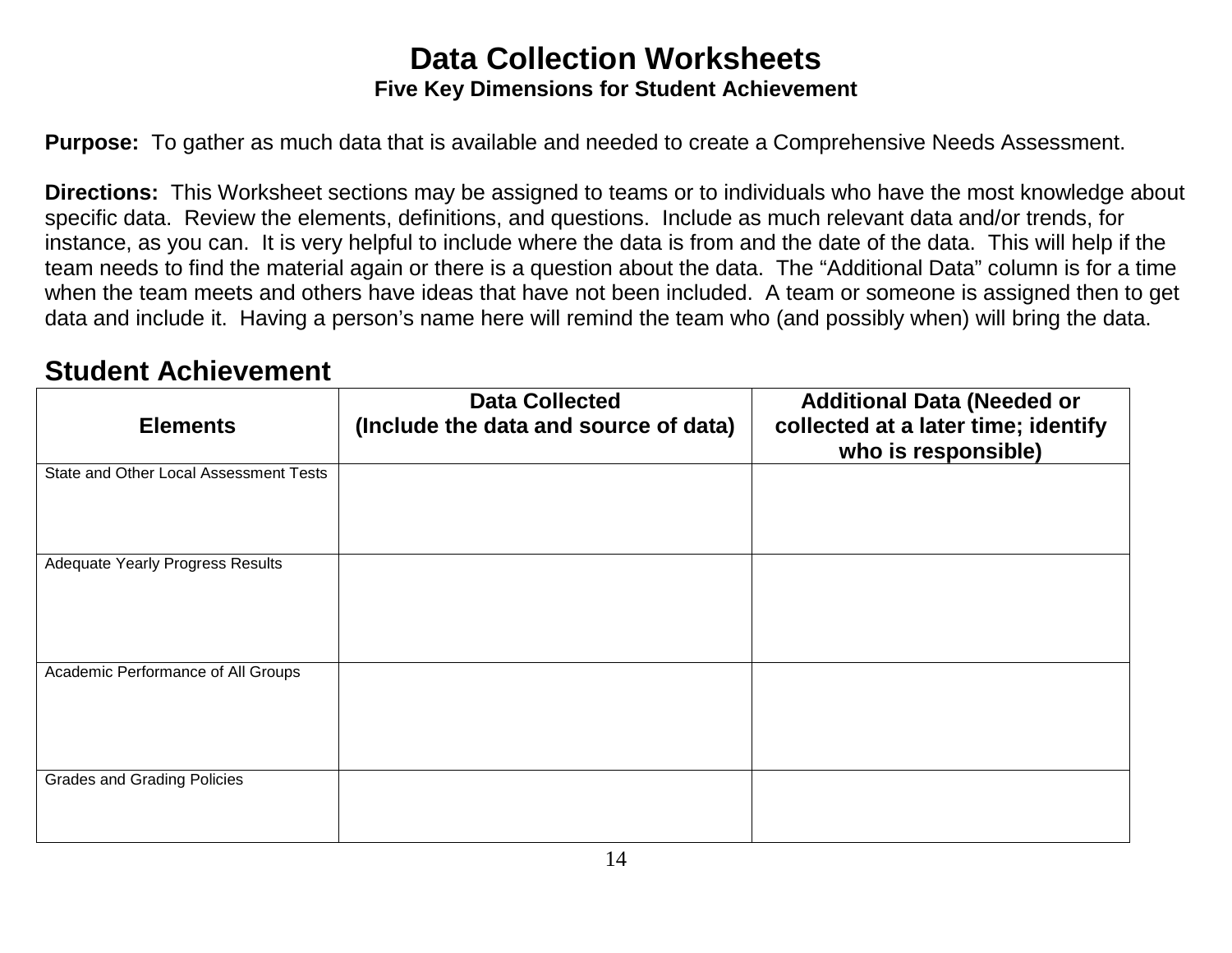| Comparative Data with Other Schools<br>and/or District Data |  |
|-------------------------------------------------------------|--|
|                                                             |  |
|                                                             |  |

## **School Context and Organization**

| <b>Elements</b>                                   | <b>Data Collected</b><br>(Include the data and source of data) | <b>Additional Data (Needed or</b><br>collected at a later time; identify<br>who is responsible) |
|---------------------------------------------------|----------------------------------------------------------------|-------------------------------------------------------------------------------------------------|
| Articulated and Agreed Upon Mission<br>and Vision |                                                                |                                                                                                 |
| School Climate and Behavior                       |                                                                |                                                                                                 |
| Enrollment                                        |                                                                |                                                                                                 |
| Attendance and Tardies                            |                                                                |                                                                                                 |
| Mobility and Stability                            |                                                                |                                                                                                 |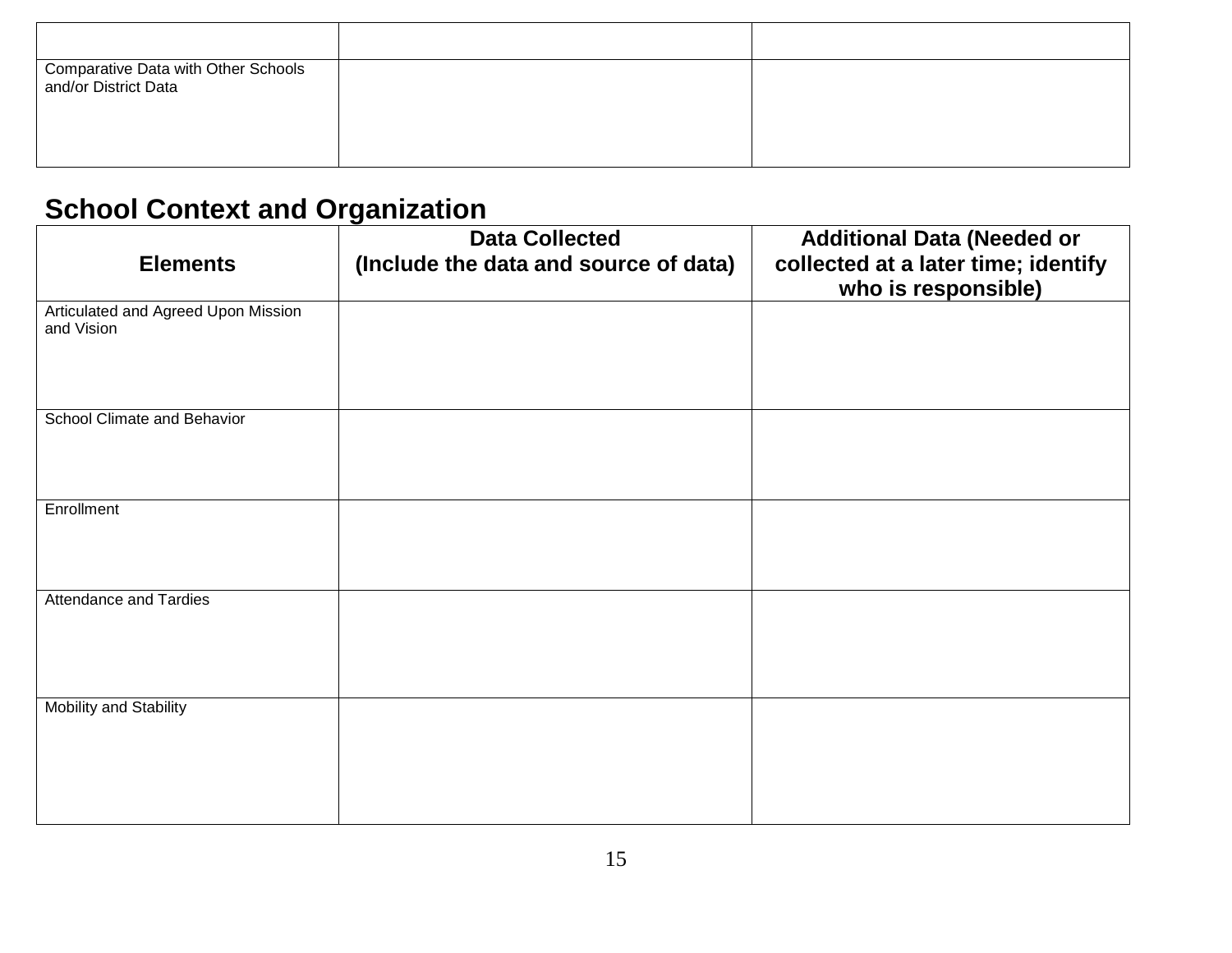### Curriculum and Instruction

| <b>Elements</b>                                        | <b>Data Collected</b><br>(Include the data and source of data) | <b>Additional Data (Needed or</b><br>collected at a later time; identify<br>who is responsible) |
|--------------------------------------------------------|----------------------------------------------------------------|-------------------------------------------------------------------------------------------------|
| <b>Staff Demographics</b>                              |                                                                |                                                                                                 |
| Instructional Program and Schedule                     |                                                                |                                                                                                 |
| Availability of Instructional Materials                |                                                                |                                                                                                 |
| Technology Instruction                                 |                                                                |                                                                                                 |
| Use of Paraprofessionals and Special<br>Programs Staff |                                                                |                                                                                                 |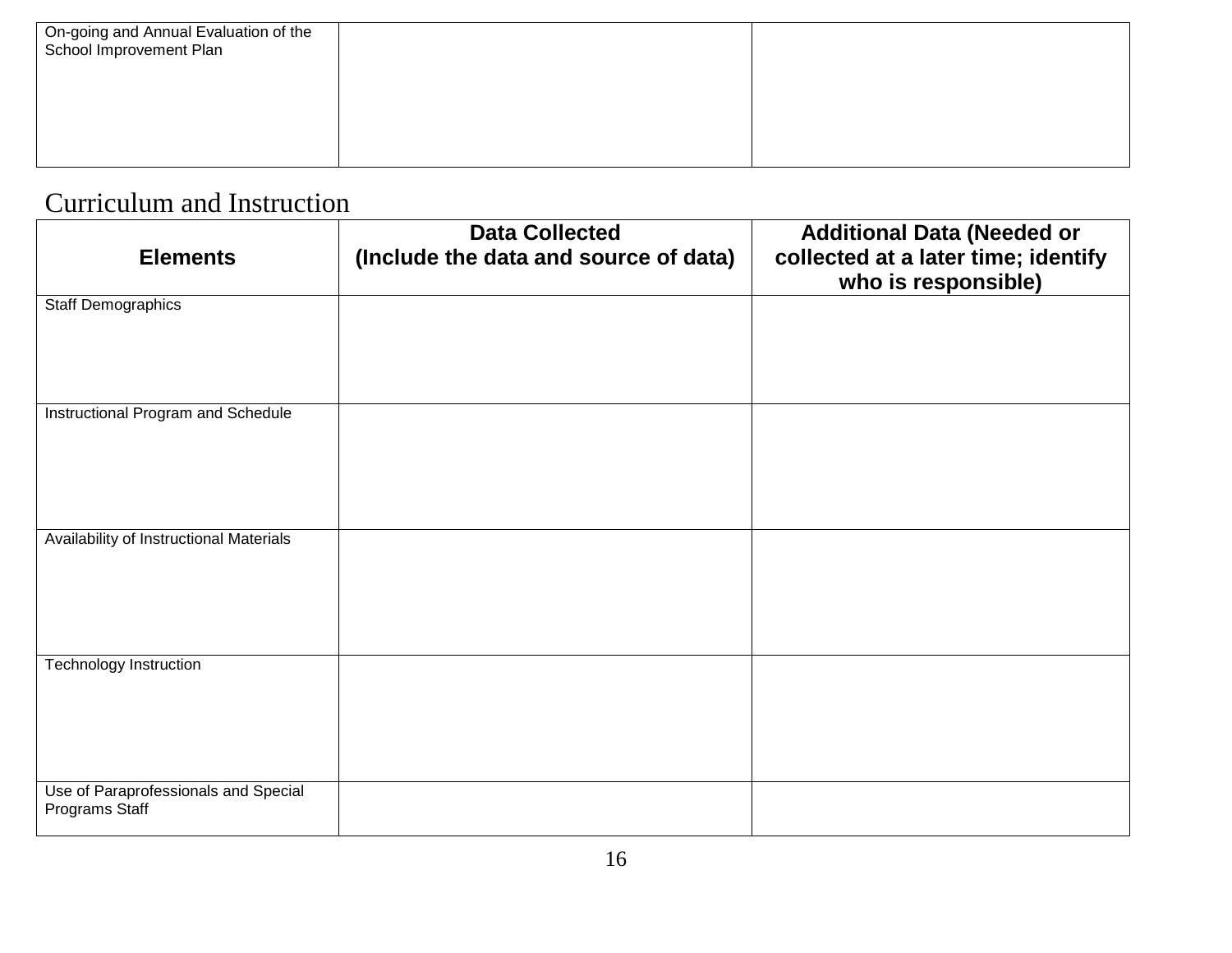## **Professional Development**

| <b>Elements</b>                                                                  | <b>Data Collected</b><br>(Include the data and source of data) | <b>Additional Data (Needed or</b><br>collected at a later time; identify<br>who is responsible) |
|----------------------------------------------------------------------------------|----------------------------------------------------------------|-------------------------------------------------------------------------------------------------|
| <b>Highly Qualified Staff</b>                                                    |                                                                |                                                                                                 |
| Teachers, Administration, and<br>Paraprofessionals Professional<br>Development   |                                                                |                                                                                                 |
| <b>New Staff Support</b>                                                         |                                                                |                                                                                                 |
| <b>Staff Specialists and Other Support</b><br>Personnel Professional Development |                                                                |                                                                                                 |
| <b>District Professional Development</b><br>Opportunities and Coordination       |                                                                |                                                                                                 |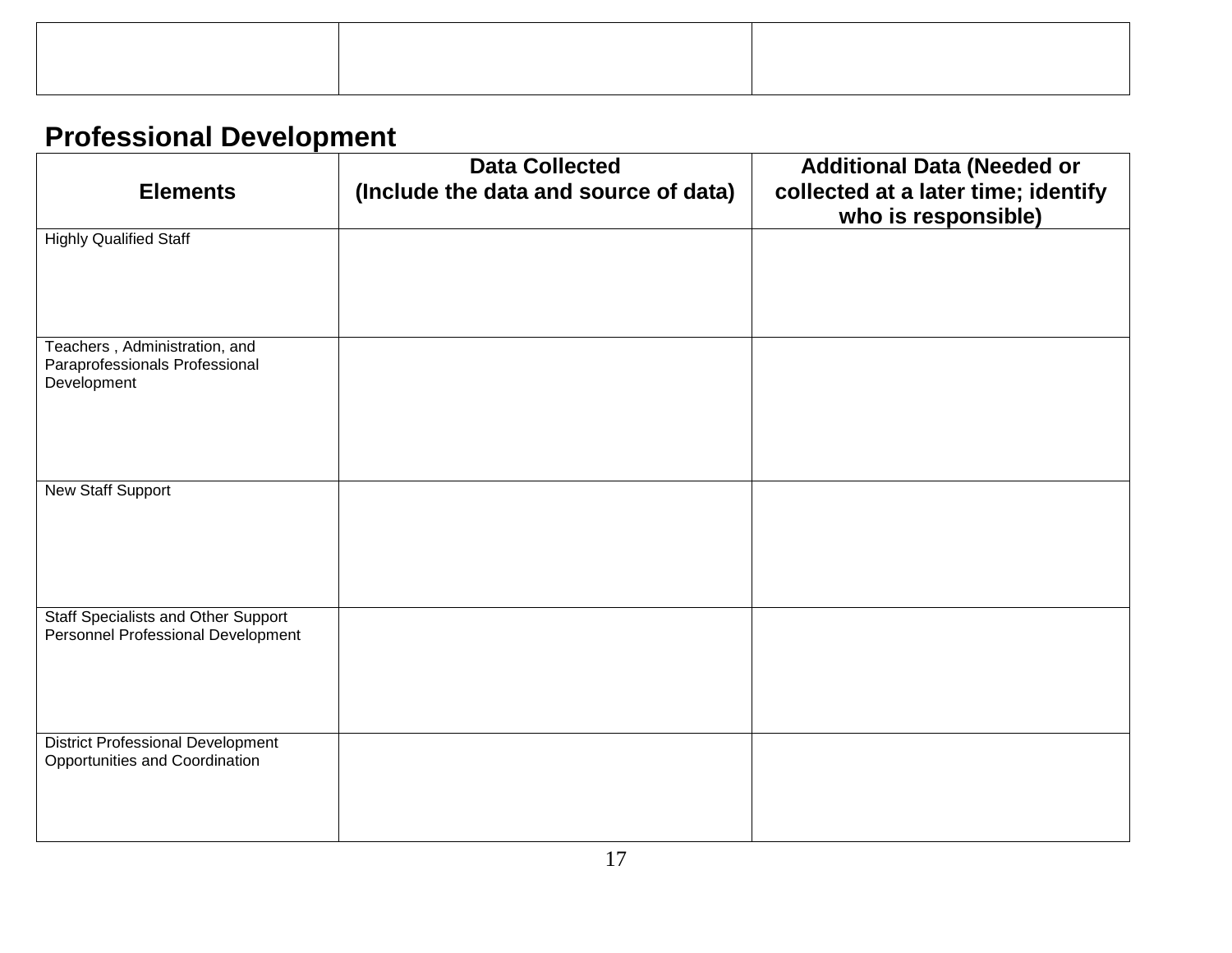# **Family and Community Involvement**

| <b>Elements</b>                                               | <b>Data Collected</b><br>(Include the data and source of data) | <b>Additional Data (Needed or</b><br>collected at a later time; identify<br>who is responsible) |
|---------------------------------------------------------------|----------------------------------------------------------------|-------------------------------------------------------------------------------------------------|
| Parent Involvement and Support at<br><b>Home for Students</b> |                                                                |                                                                                                 |
| Parent Participation in Governance and<br>Decision-making     |                                                                |                                                                                                 |
| Parent Communication from School and<br>Teachers              |                                                                |                                                                                                 |
| Parent and Community Volunteer<br>Opportunities               |                                                                |                                                                                                 |
| Community Collaboration and<br>Partnerships                   |                                                                |                                                                                                 |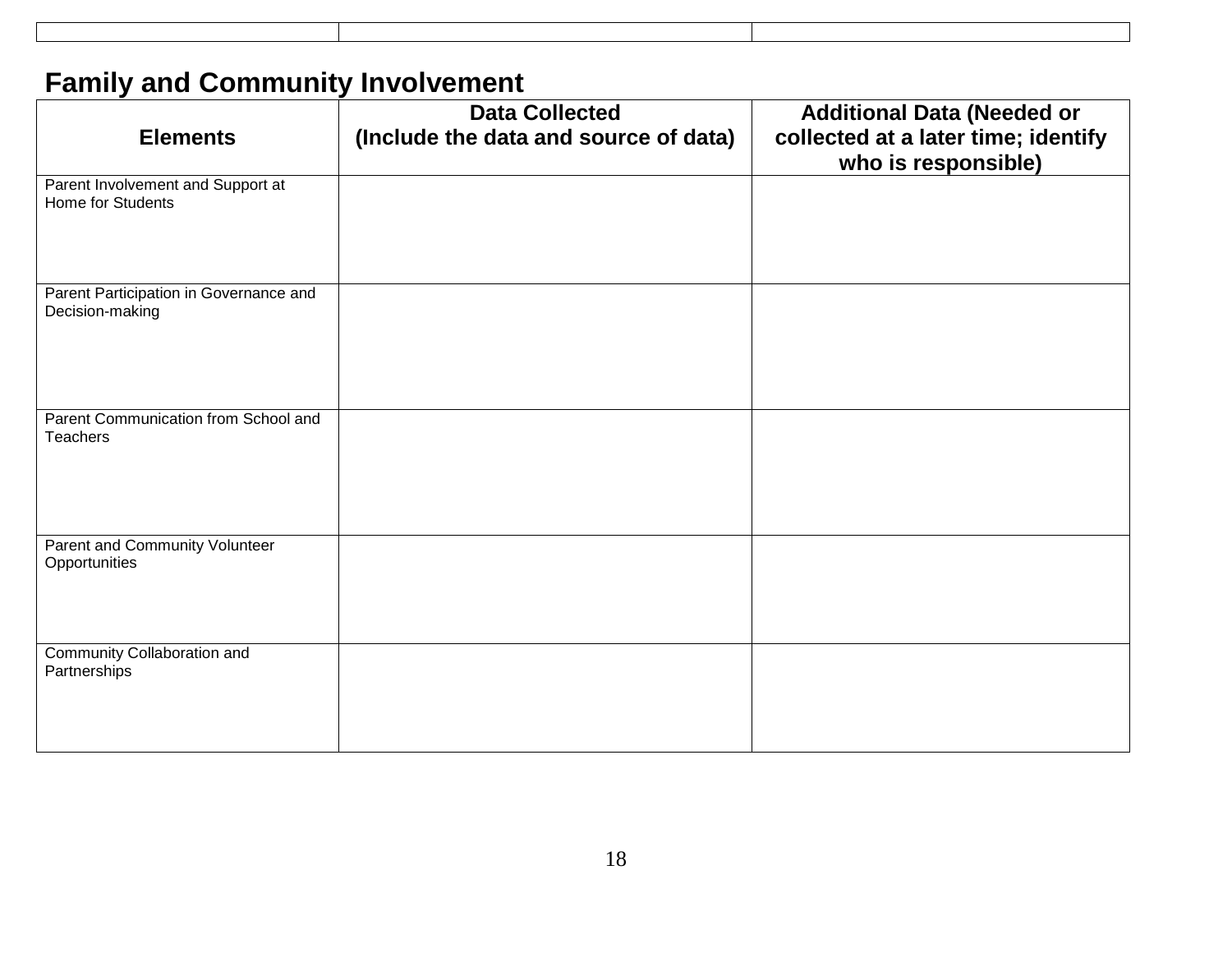## **Data Analysis Worksheets**

**Purpose:** To analyze the Data Collection Worksheets onto these Data Analysis Worksheets so that data is seen as an area of strength or an area needing improvement.

**Directions:** As a team, begin discussing the data from the Data Collection Worksheets, decide which column the data should be included: Is it a perceived area of strength or a perceived area needing improvement? It is a good idea to write statements if possible, especially in the Areas Needing Improvement, as they will become the statements for the Prioritization of Needs in the next step. If there is no area of strength or need for that indicator, just write "none" so there is no question later.

### **Student Achievement**

| <b>Elements</b>                        | <b>Perceived Areas of Strength</b> | <b>Perceived Areas Needing</b><br>Improvement |
|----------------------------------------|------------------------------------|-----------------------------------------------|
| State and Other Local Assessment Tests |                                    |                                               |
| Adequate Yearly Progress Results       |                                    |                                               |
| Academic Performance of All Groups     |                                    |                                               |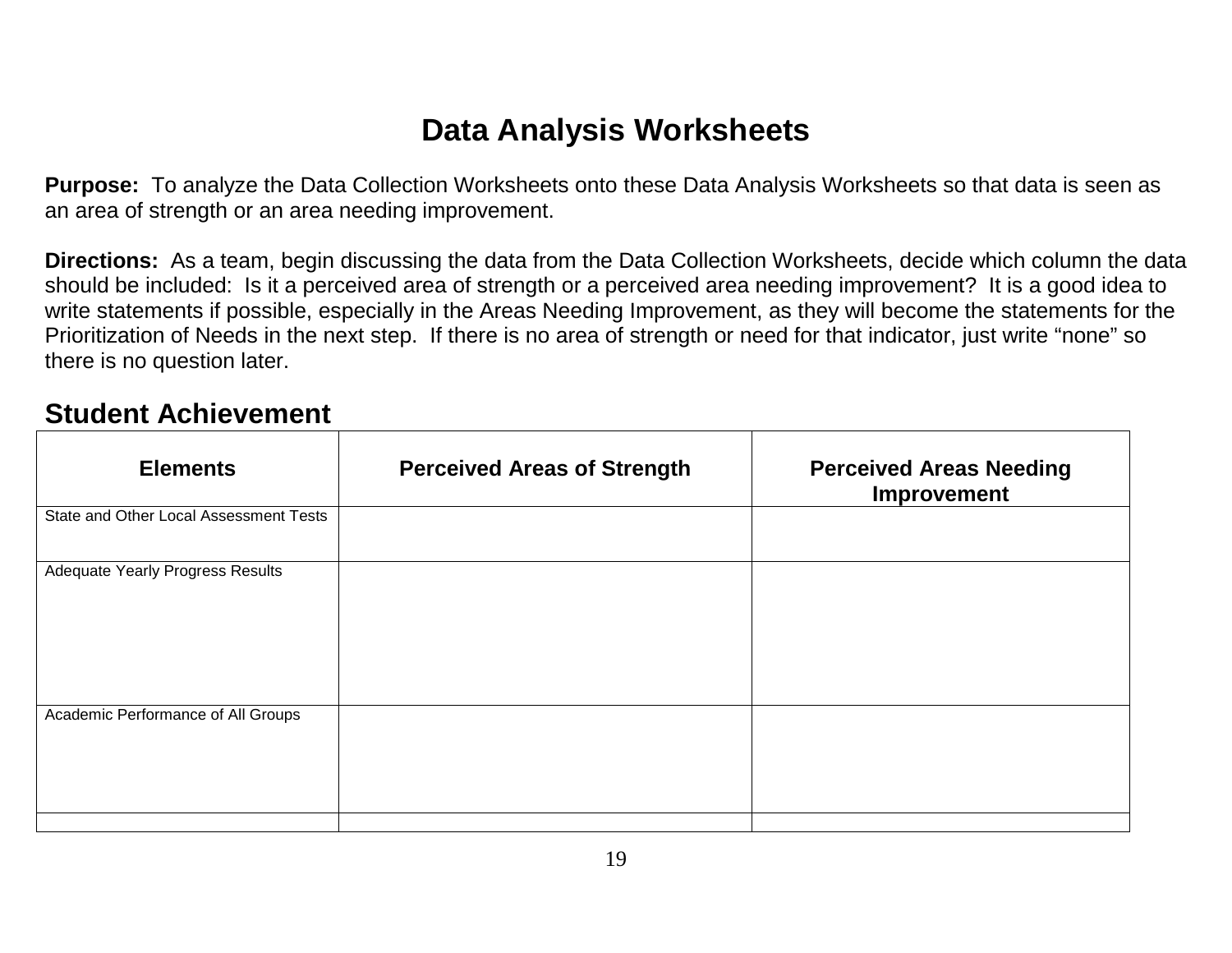| <b>Grades and Grading Policies</b>                          |  |
|-------------------------------------------------------------|--|
| Comparative Data with Other Schools<br>and/or District Data |  |

# **School Context and Organization**

| <b>Elements</b>                                   | <b>Perceived Areas of Strength</b> | <b>Perceived Areas Needing</b><br>Improvement |
|---------------------------------------------------|------------------------------------|-----------------------------------------------|
| Articulated and Agreed Upon Mission<br>and Vision |                                    |                                               |
| School Climate and Behavior                       |                                    |                                               |
| Enrollment                                        |                                    |                                               |
| <b>Attendance and Tardies</b>                     |                                    |                                               |
| Mobility and Stability                            |                                    |                                               |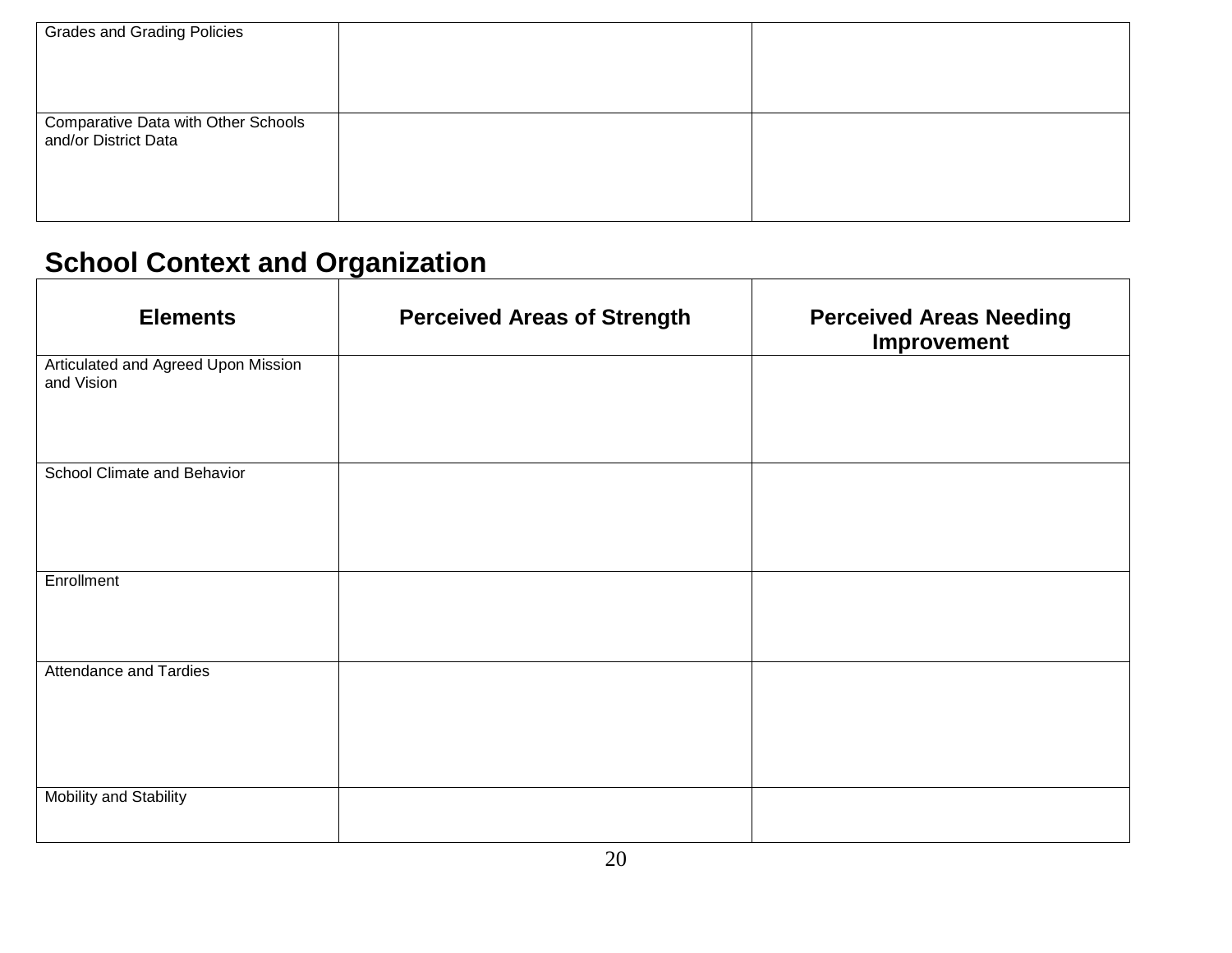| On-going and Annual Evaluation of the<br>School Improvement Plan |  |
|------------------------------------------------------------------|--|

## **Curriculum and Instruction**

| <b>Elements</b>                                        | <b>Perceived Areas of Strength</b> | <b>Perceived Areas Needing</b><br>Improvement |
|--------------------------------------------------------|------------------------------------|-----------------------------------------------|
| <b>Staff Demographics</b>                              |                                    |                                               |
| Instructional Program and Schedule                     |                                    |                                               |
| Availability of Instructional Materials                |                                    |                                               |
| <b>Technology Instruction</b>                          |                                    |                                               |
| Use of Paraprofessionals and Special<br>Programs Staff |                                    |                                               |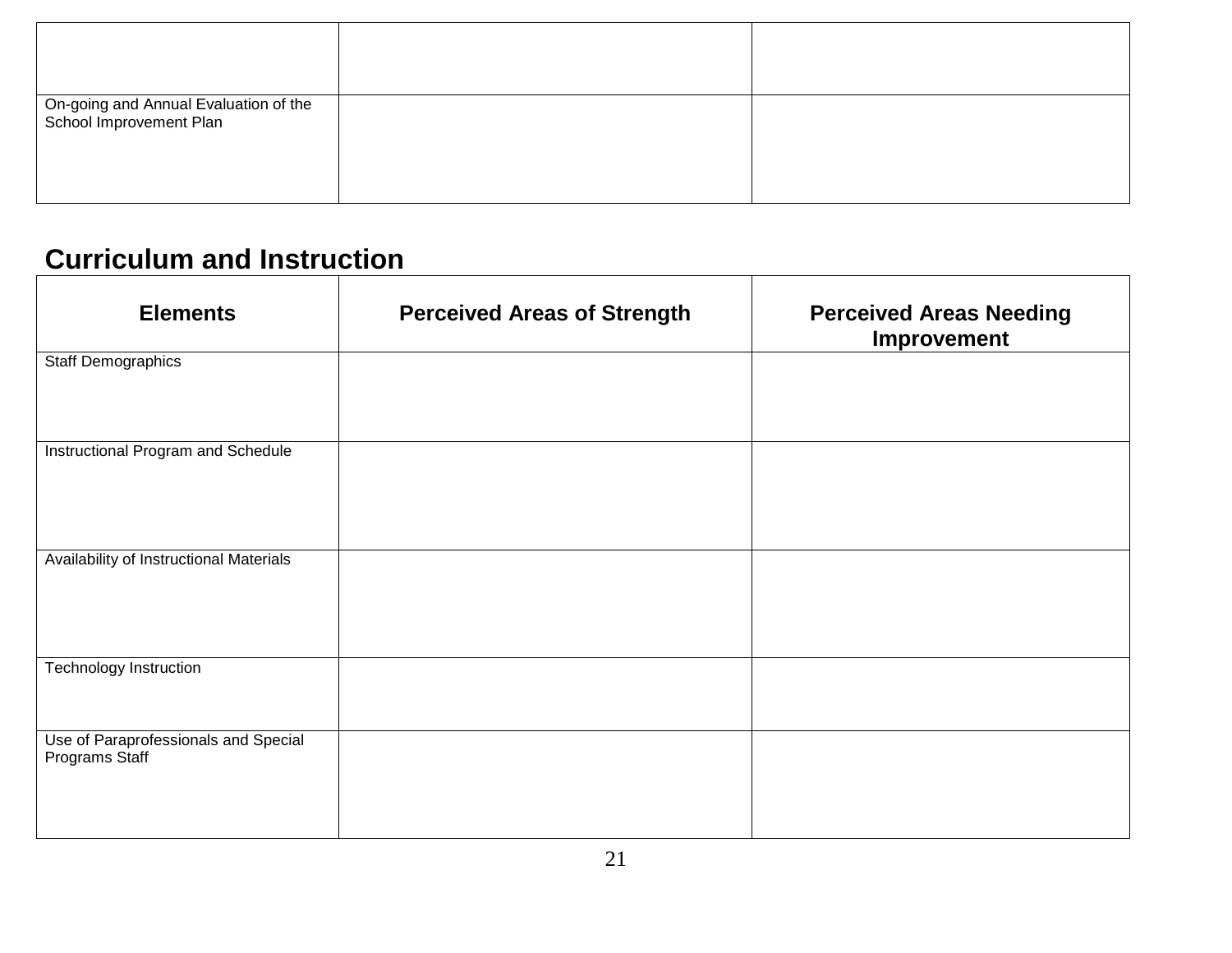## **Professional Development**

| <b>Elements</b>                                                                  | <b>Perceived Areas of Strength</b> | <b>Perceived Areas Needing</b><br>Improvement |
|----------------------------------------------------------------------------------|------------------------------------|-----------------------------------------------|
| <b>Highly Qualified Staff</b>                                                    |                                    |                                               |
|                                                                                  |                                    |                                               |
| Teachers, Administration, and<br>Paraprofessionals Professional<br>Development   |                                    |                                               |
| New Staff Support                                                                |                                    |                                               |
| <b>Staff Specialists and Other Support</b><br>Personnel Professional Development |                                    |                                               |
| <b>District Professional Development</b><br>Opportunities and Coordination       |                                    |                                               |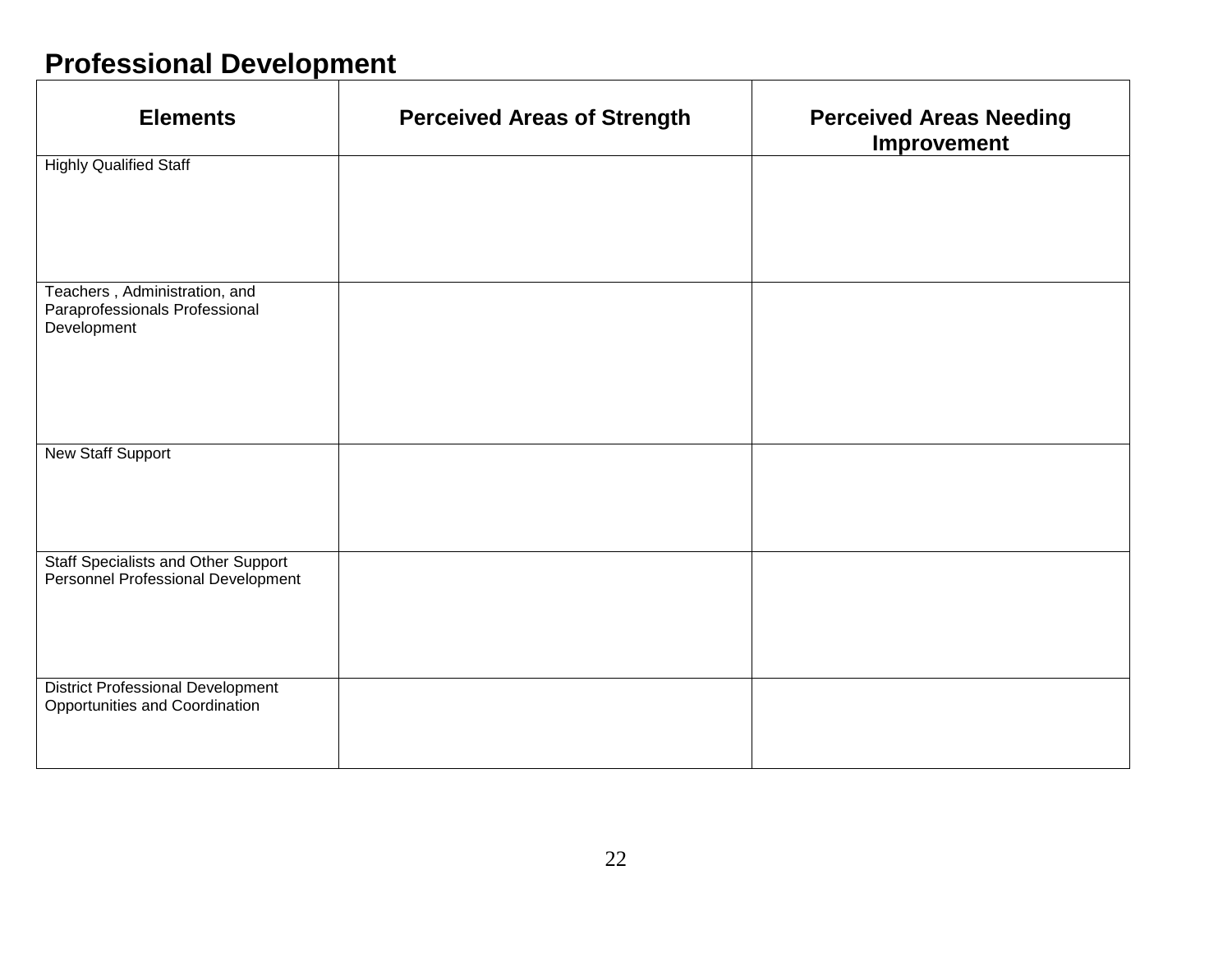# **Family and Community Involvement**

| <b>Elements</b>                                           | <b>Perceived Areas of Strength</b> | <b>Perceived Areas Needing</b><br>Improvement |
|-----------------------------------------------------------|------------------------------------|-----------------------------------------------|
| Parent Involvement and Support at<br>Home for Students    |                                    |                                               |
| Parent Participation in Governance and<br>Decision-making |                                    |                                               |
| Parent Communication from School and<br>Teachers          |                                    |                                               |
| Parent and Community Volunteer<br>Opportunities           |                                    |                                               |
| <b>Community Collaboration and</b><br>Partnerships        |                                    |                                               |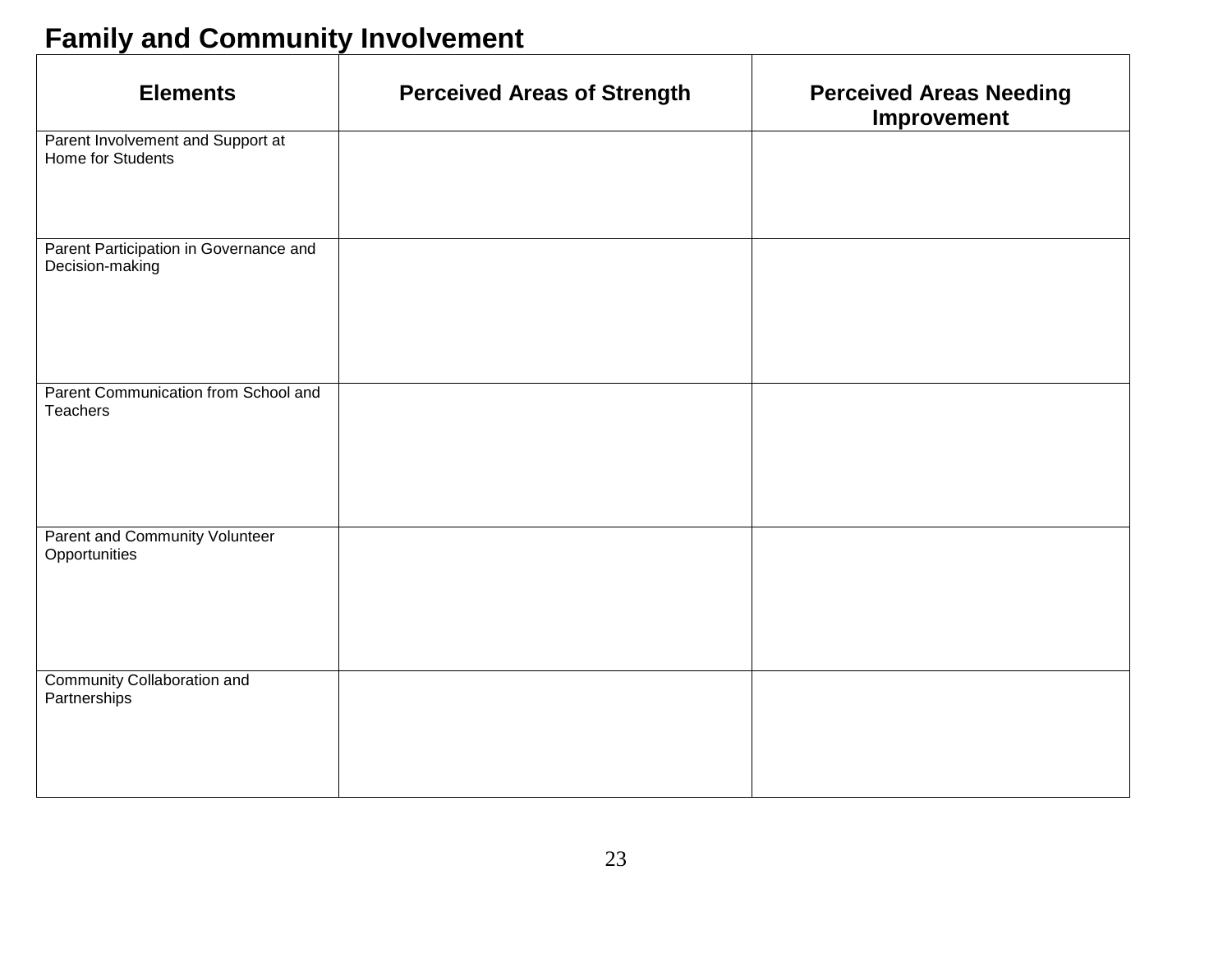### **Prioritization of Areas Needing Improvement Worksheets Five Key Dimensions for Student Achievement EXAMPLES-----Blank Sheets Follow**

**Purpose:** To determine the Priority Areas Needing Improvement so decisions can be made to plan for changes needed at the school

**Directions:** The following are Four Steps to help facilitate the Prioritization of Areas Needs Improvement. You will need to duplicate the priority list for each section.

**Step 1:** The team should write clear statements using information from the Data Analysis Worksheets column "Perceived Area Needing Improvement". The statements should be written in a way that staff can rank from 5 (high priority) to 1 (low priority) each idea.

| Ranking | <b>Curriculum and Instruction</b>                               |
|---------|-----------------------------------------------------------------|
|         | The library reading materials need to match student needs.      |
|         | The curriculum alignment for mathematics needs to be completed. |
|         | Staff stability has been a concern and needs to be addressed.   |
|         | Students need to use technology more as part of instruction.    |

**Step 2:** Each person should rank his or hers individually so staff has an opportunity to give input on the priority of items. 5(high) to 1 (low)

| Ranking | <b>Curriculum and Instruction</b>                               |
|---------|-----------------------------------------------------------------|
|         | The library reading materials need to match student needs.      |
|         | The curriculum alignment for mathematics needs to be completed. |
|         | Staff stability has been a concern and needs to be addressed.   |
|         | Students need to use technology more as part of instruction.    |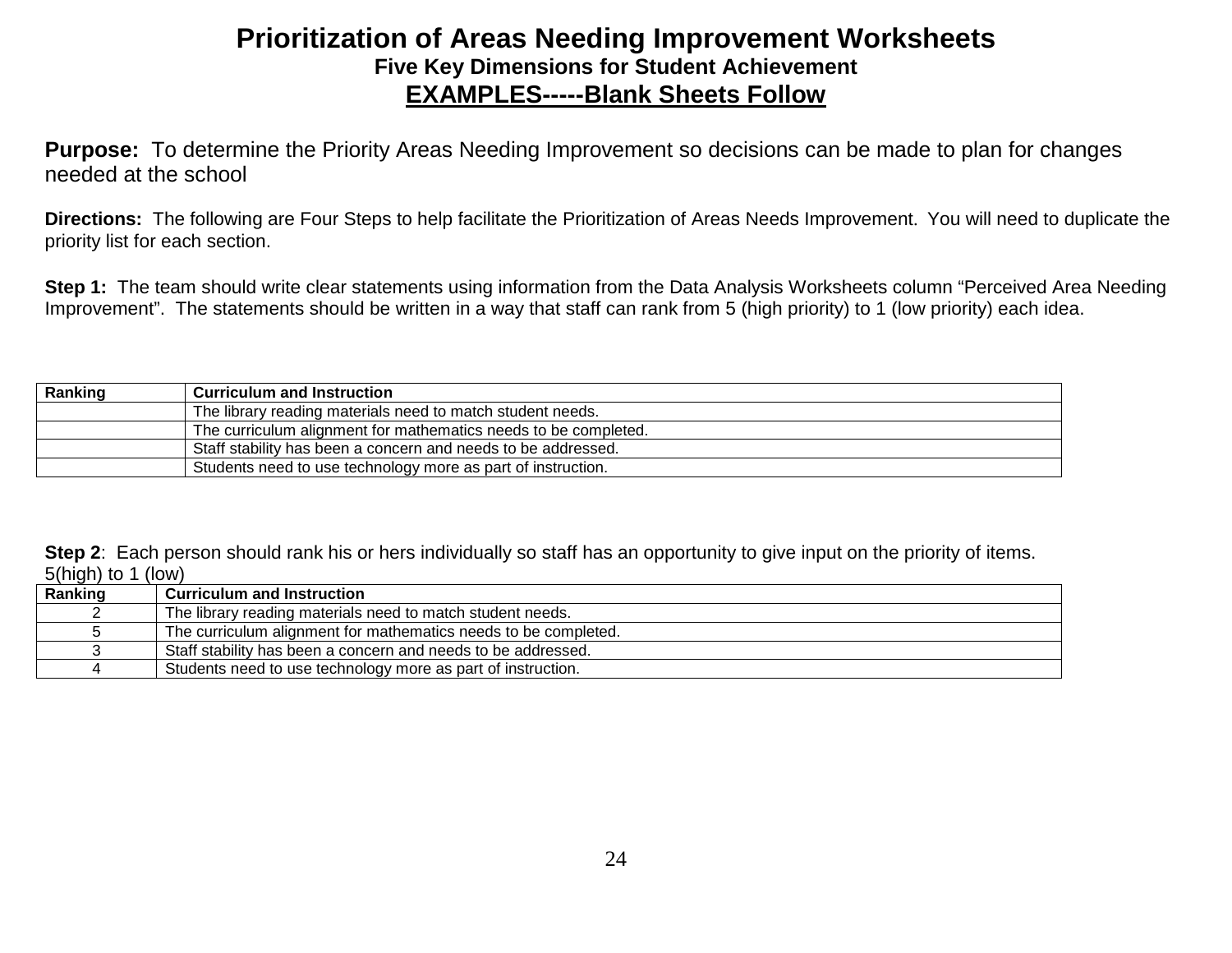**Step 3**: Calculate the ranking. This is a simple ranking method, but is helpful in determining rankings of the staff.

| Ranking | <b>Curriculum and Instruction</b>                               | Calculating-Sample with 15 staff<br>reporting<br># of staff X rank number = Total<br>Divided by number of "vote" on<br>that line $=$ Rank Number |
|---------|-----------------------------------------------------------------|--------------------------------------------------------------------------------------------------------------------------------------------------|
| $1.6\,$ | The library reading materials need to match student needs.      | $9 \times 2 = 18$ ; $6 \times 1 = 6$<br>Total 24 -/- by $15 = 1.6$                                                                               |
| 4.86    | The curriculum alignment for mathematics needs to be completed. | $7 \times 5 = 35$ ; $5 \times 4 = 20$ ; $3 \times 6 = 18$<br>Total 73 -/- by $15 = 4.86$                                                         |
| 3.53    | Staff stability has been a concern and needs to be addressed.   | $1 \times 5 = 5$ ; $10 \times 4 = 40$ ; $4 \times 2 = 8$<br>Total 53 -/- by $15 = 3.53$                                                          |
| 4       | Students need to use technology more as part of instruction.    | $5 \times 5 = 25$ ; $5 \times 4 = 20$ ; $5 \times 3 = 15$<br>Total 60 -/- by $15 = 4$                                                            |

**Step 4:** Reorder the rankings by Key Dimensions. The list should be numerically ordered with the highest priority is at the top of the list and the lowest priority is at the bottom.

| Ranking | <b>Curriculum and Instruction</b>                               |
|---------|-----------------------------------------------------------------|
| 4.86    | The curriculum alignment for mathematics needs to be completed. |
|         | Students need to use technology more as part of instruction.    |
| 3.53    | Staff stability has been a concern and needs to be addressed.   |
|         | The library reading materials need to match student needs.      |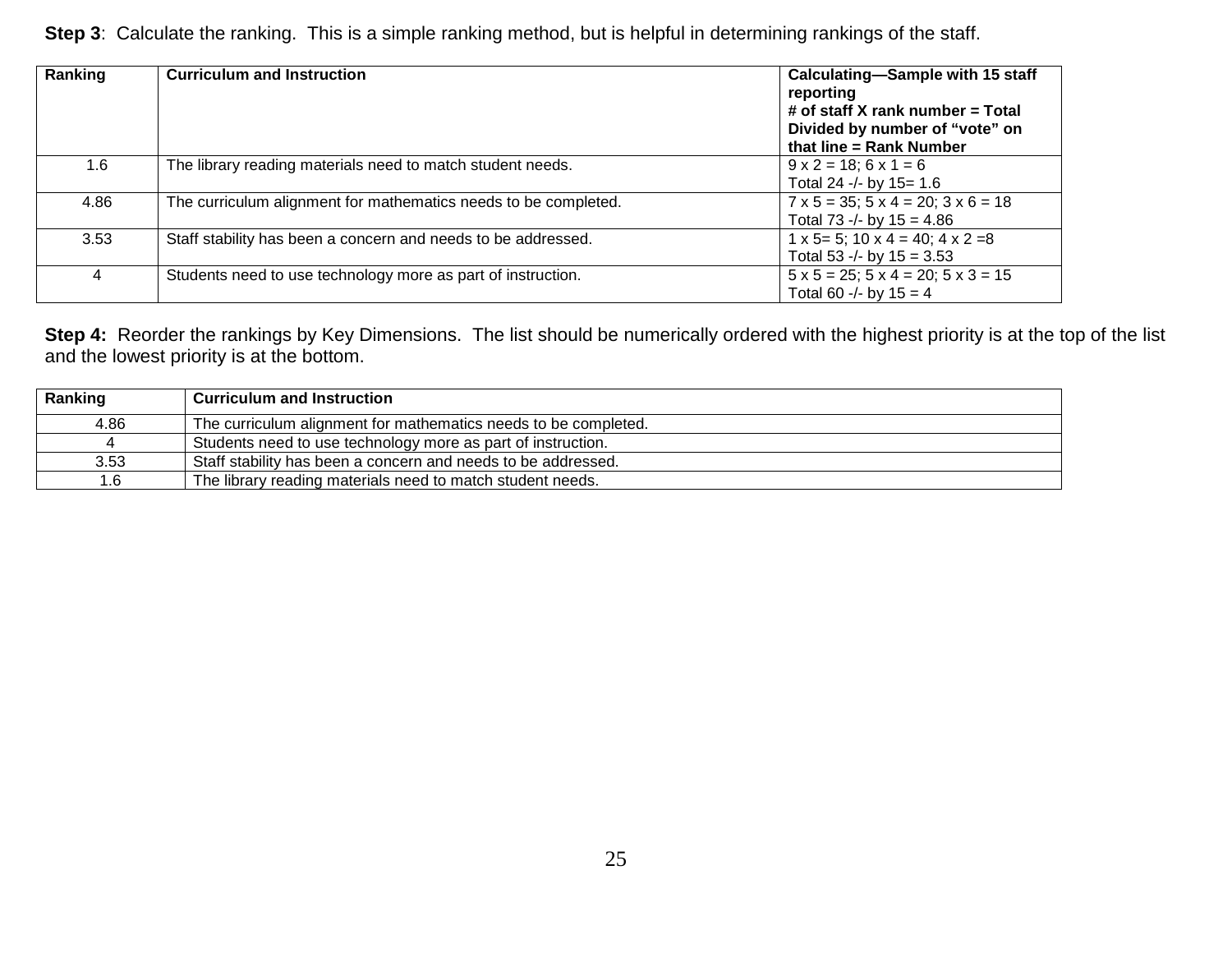## **Prioritization of Needs**

**Rank from 5 (high priority) to 1 (low priority). Rank each key dimension separately.**

[There will probably be many more lines needed for the various statements in each dimension.]

| <b>Ranking</b> | <b>Student Achievement</b> |
|----------------|----------------------------|
|                |                            |
|                |                            |
|                |                            |
|                |                            |

| Ranking | <b>School Context and Organization</b> |
|---------|----------------------------------------|
|         |                                        |
|         |                                        |
|         |                                        |
|         |                                        |

| Ranking | <b>Curriculum and Instruction</b> |
|---------|-----------------------------------|
|         |                                   |
|         |                                   |
|         |                                   |
|         |                                   |

| Ranking   Professional Development |
|------------------------------------|
|                                    |
|                                    |
|                                    |
|                                    |

| Ranking | <b>Family and Community Involvement</b> |  |  |  |
|---------|-----------------------------------------|--|--|--|
|         |                                         |  |  |  |
|         |                                         |  |  |  |
|         |                                         |  |  |  |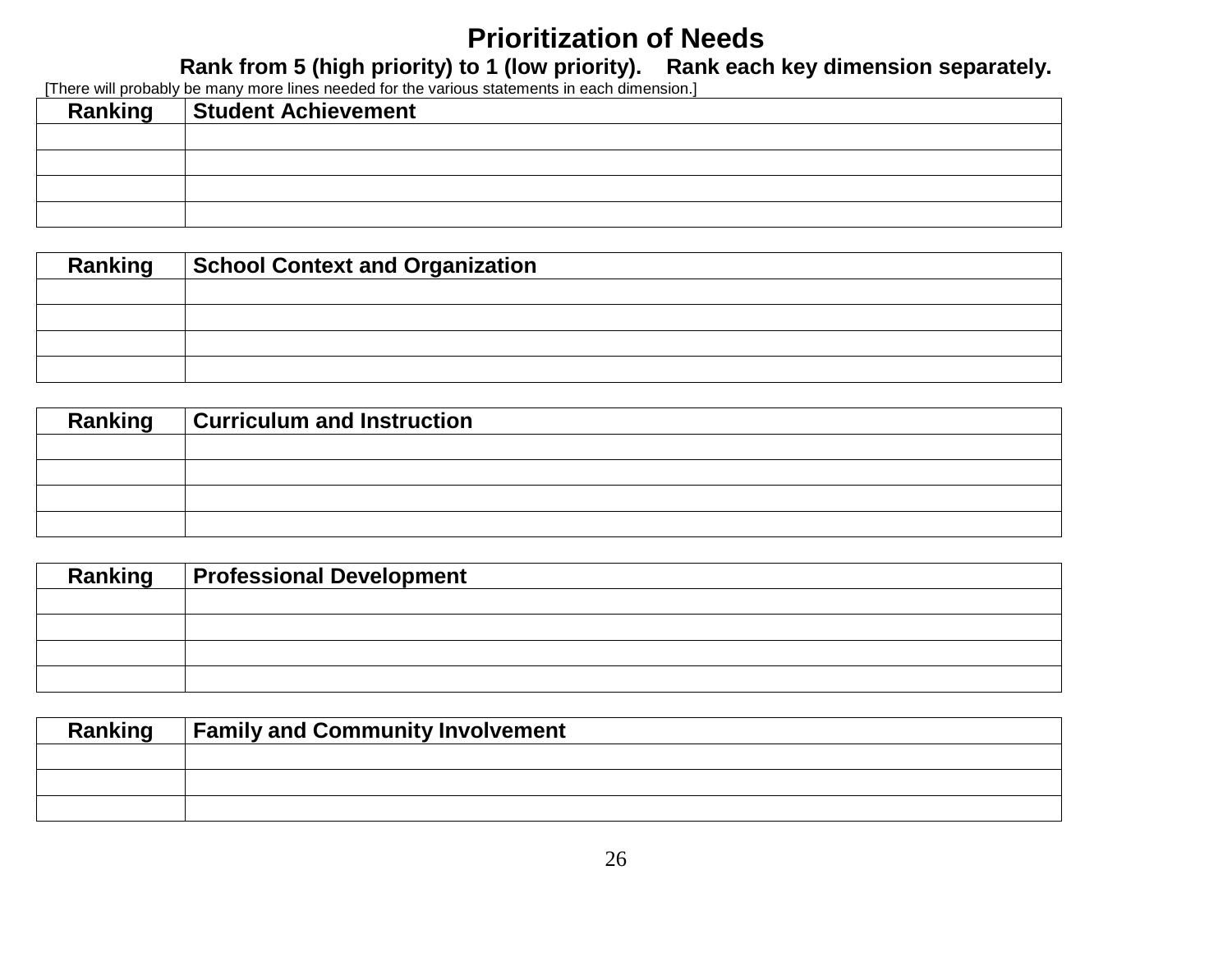#### **Action Plan**

After the members of the school data team have prioritized the areas in need of improvement, they are ready to move into action planning. The team must design a specific strategy for action that provides a clear outline of the following:

- Dimension
- Element
- Key Area in Need of Improvement (as determined by ranking process)
- Strategic Statement

| $\mathbf{B}\mathbf{v}$ | $\frac{1}{\sqrt{1-\frac{1}{2}}\sqrt{1-\frac{1}{2}}\sqrt{1-\frac{1}{2}}\sqrt{1-\frac{1}{2}}}}$ , improve |    |                               |    |
|------------------------|---------------------------------------------------------------------------------------------------------|----|-------------------------------|----|
|                        | (date)                                                                                                  |    | (area in need of improvement) |    |
|                        |                                                                                                         |    |                               |    |
| from                   |                                                                                                         | to |                               | by |
|                        | (current data point)                                                                                    |    | (future data point)           |    |
|                        |                                                                                                         |    |                               |    |
|                        |                                                                                                         |    | (strategy)                    |    |
|                        |                                                                                                         |    |                               |    |

- Action Steps
- Resources
- Deadline

Strategic Statement:

• Responsible party

#### **Action Plan**

| Dimension:                       |  |
|----------------------------------|--|
| Element:                         |  |
| Key Area in Need of Improvement: |  |

| <b>Action Steps</b><br>(what will be done?) | Resources<br>(what is needed?) | Deadline<br>(by when?) | <b>Responsible Party</b><br>(who will do it?) |
|---------------------------------------------|--------------------------------|------------------------|-----------------------------------------------|
|                                             |                                |                        |                                               |
|                                             |                                |                        |                                               |
|                                             |                                |                        |                                               |
|                                             |                                |                        |                                               |
|                                             |                                |                        |                                               |
|                                             |                                |                        |                                               |
|                                             |                                |                        |                                               |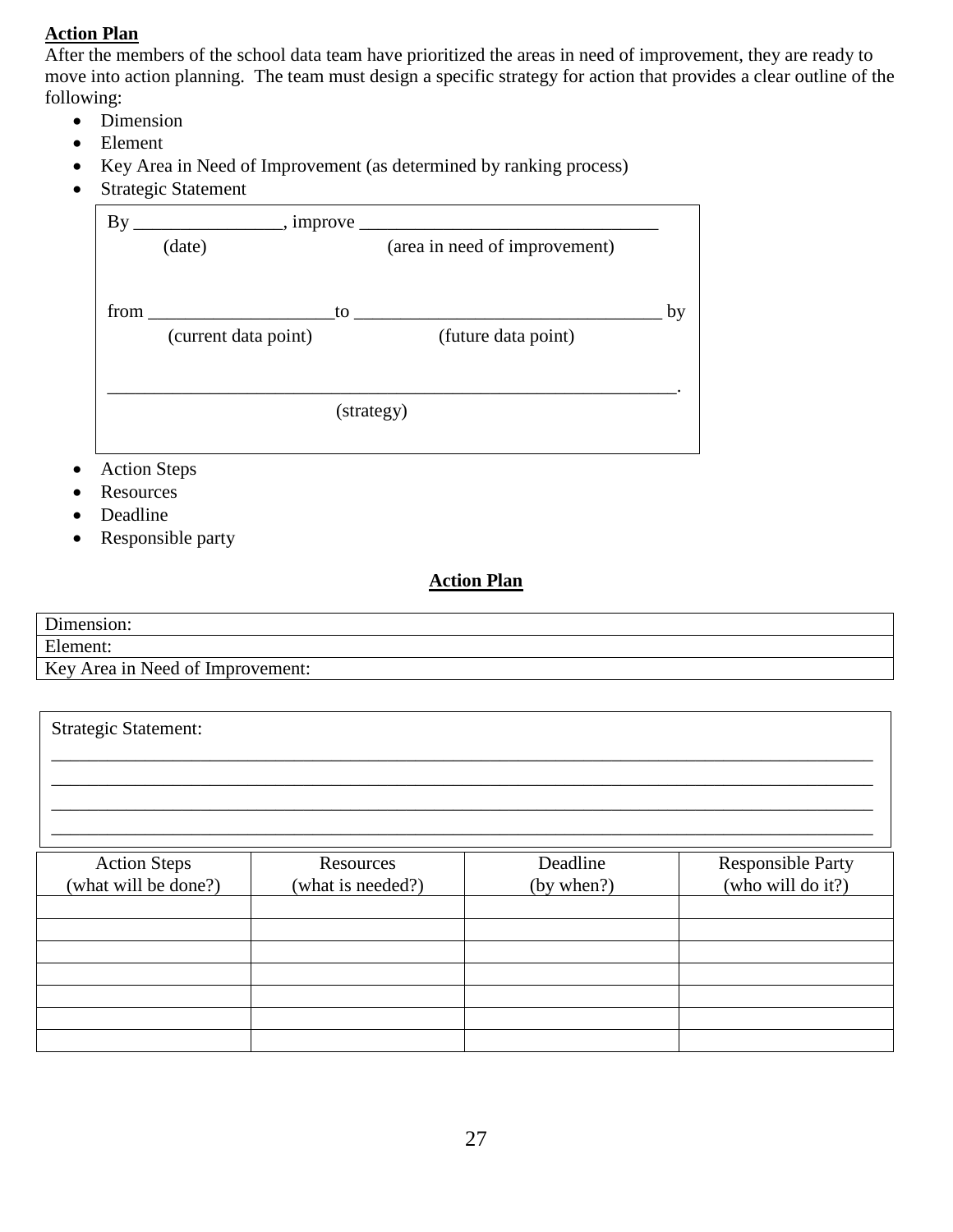### **Evaluating Progress**

Assessing progress is essential in the data inquiry cycle in ensuring overall improvement of the school. Without measuring effectiveness of actions, the school data team will not know whether any progress has been made. After the end date specified in the strategic statement, the school data team should gather to evaluate the effects of the plan.

#### **Evaluation Tool**

| Dimension:                                                                         |                 |             |            |              |              |                   |  |
|------------------------------------------------------------------------------------|-----------------|-------------|------------|--------------|--------------|-------------------|--|
| Element:                                                                           |                 |             |            |              |              |                   |  |
| Key Area in Need of Improvement:                                                   |                 |             |            |              |              |                   |  |
| Date                                                                               | <b>Baseline</b> | <b>New</b>  | Difference | Change       | Change       | <b>Next Steps</b> |  |
|                                                                                    | Measurement     | Measurement |            | Achieved for | Achieved for |                   |  |
|                                                                                    |                 |             |            | Area in Need | Element      |                   |  |
|                                                                                    |                 |             |            | of           |              |                   |  |
|                                                                                    |                 |             |            | Improvement  |              |                   |  |
|                                                                                    |                 |             |            | Y or N       |              |                   |  |
|                                                                                    |                 |             |            | Y or N       |              |                   |  |
|                                                                                    |                 |             |            | Y or N       |              |                   |  |
|                                                                                    |                 |             |            | Y or N       |              |                   |  |
|                                                                                    |                 |             |            | Y or N       |              |                   |  |
| Has the school data team achieved improvement in the<br>element? If yes, describe: |                 |             |            |              |              |                   |  |
|                                                                                    |                 |             |            |              |              |                   |  |

#### **School Data Team Accountability**

- Each building should have assembled a School Data Team using the membership listed on page 6 of this document.
- By the first Monday in November each building needs to complete and forward to DSST (Director of Curriculum) the Data Collection Sheets (p. 19-23 of this document), the Prioritization of Needs Sheet (p. 26 of this document) and the Action Plan (p. 27 of this document) for:
	- o on the dimension/element that was focused on in the prior school year for either continued work or maintenance of plan.
	- o on another dimension **or** element within the same dimension and complete an action plan.
- By the first Monday in May each building needs to complete and forward to DSST (Director of Curriculum) the Evaluation Tool for both action plans(p. 28 of this document).